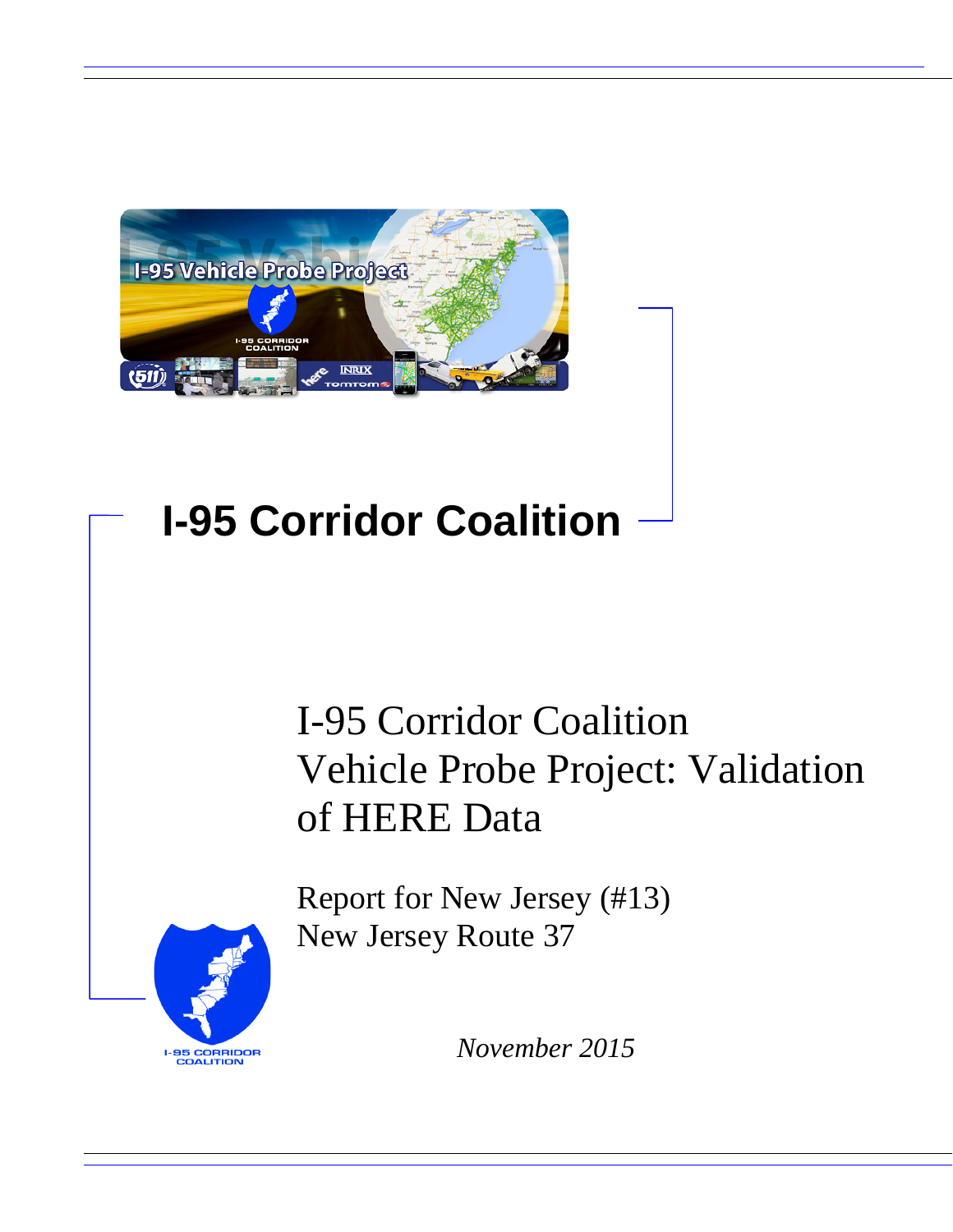# **I-95 CORRIDOR COALITION VEHICLE PROBE PROJECT VALIDATION OF HERE DATA NOVEMBER 2015**

# *Report for New Jersey (#13) New Jersey Route 37*

*Prepared for:*

I-95 Corridor Coalition

*Sponsored by:*

I-95 Corridor Coalition

*Prepared by:*

Ali Haghani, Masoud Hamedi, Xuechi Zhang, Kiana Roshan Zamir, Hyoshin Park University of Maryland, College Park

### *Acknowledgements:*

The research team would like to express its gratitude for the assistance it received from the state highway officials in New Jersey during the course of this study. Their effort was instrumental during the data collection phase of the project. This report would not have been completed without their help.

*November 2015*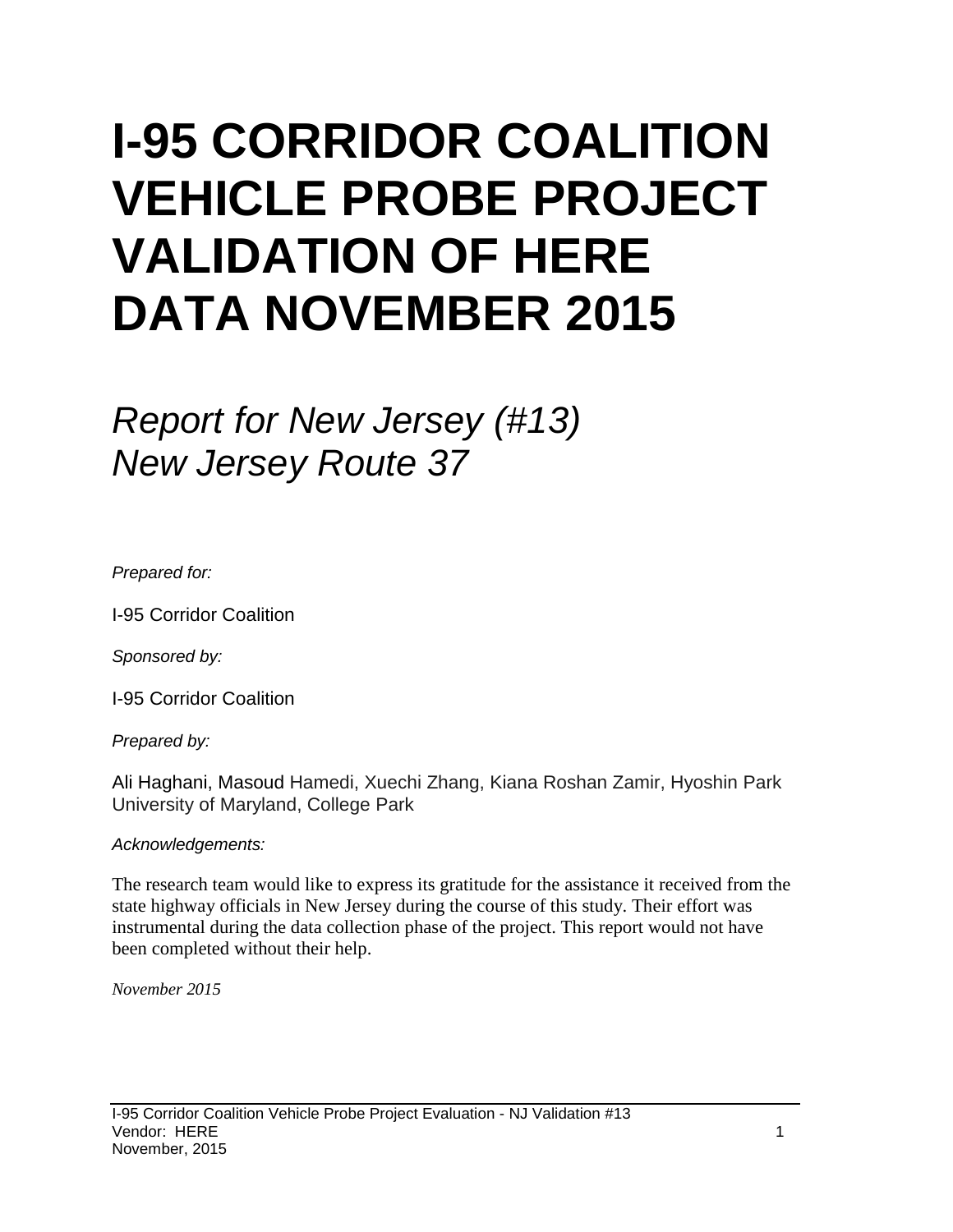# **Evaluation Results for the State of New Jersey**

# *Executive Summary*

The data from the Vehicle Probe Project is validated using Bluetooth<sup>TM</sup> Traffic Monitoring (BTM) technology on a near monthly basis. The validation of arterial data is similar to that of freeway data, however the following should be noted. The boundaries of the speed bins used for arterials are different than those used for freeways to accommodate the lower speeds on this type of corridor.

BTMs sensor were deployed at the beginning and ending points of eighteen different segments along the NJ-37 corridor. Number of lanes varies between 2 and 3 per direction with average signal density of 1 signal per mile. Average Annual Daily Traffic (AADT) along the corridor is 37, 550 and the speed limit is 50 MPH.

The Bluetooth sensor deployment covers the range from NJ-35 to Colonial Dr. along NJ-37. Travel time data was collected for both directions along the arterial, between June 30 and July 12, 2015. The dataset collected represents approximately 2,923 hours of observations along 18 arterial segments, totaling approximately 23 miles. The total number of effective five-minute travel time samples observed was 35,076. Due to data quality considerations, seven segments were dropped from final validation.

ES Table 1, below summarizes the results of the comparison between the BTM reference data and the HERE data for arterial segments during the above noted time period. As shown, the average absolute speed error (AASE) was within specification in all speed bins. The Speed Error Bias (SEB) was within specifications for speed bins 15-25 MPH, 25-35 MPH and >35 MPH when compared with the Standard Error of the Mean (SEM) Band. Although the data are compared to these specifications, caution should be used when using probe data on arterial roadways. Other factors including signal density and traffic volume should be considered.

| <b>ES Table 1 - New Jersey Evaluation Summary for Arterial</b> |                                             |                         |                                     |                         |                   |                    |  |  |  |
|----------------------------------------------------------------|---------------------------------------------|-------------------------|-------------------------------------|-------------------------|-------------------|--------------------|--|--|--|
|                                                                | <b>Average Absolute Speed</b><br>Error (<10 |                         | <b>Speed Error Bias</b><br>(<5 mph) |                         | Number<br>of $5$  | Hours of           |  |  |  |
| <b>Speed Bin</b>                                               | Comparison<br>with SEM<br><b>Band</b>       | Comparison<br>with Mean | Comparison<br>with SEM<br>Band      | Comparison<br>with Mean | Minute<br>Samples | Data<br>Collection |  |  |  |
| $0-15$ MPH                                                     | 5.1                                         | 7.0                     | 5.1                                 | 7.0                     | 239               | 20                 |  |  |  |
| 15-25 MPH                                                      | 2.8                                         | 7.2                     | 2.8                                 | 6.9                     | 2618              | 218                |  |  |  |
| 25-35 MPH                                                      | 0.9                                         | 5.1                     | 0.7                                 | 3.3                     | 10062             | 839                |  |  |  |
| $>35$ MPH                                                      | 1.3                                         | 5.4                     | $-1.2$                              | $-3.3$                  | 16498             | 1375               |  |  |  |
| All Speeds                                                     | 1.9                                         | 6.0                     | 1.2                                 | 3.0                     | 29417             | 2451               |  |  |  |

Based upon data collected from June 30, 2015 through July 12, 2015 across 23 miles of roadway.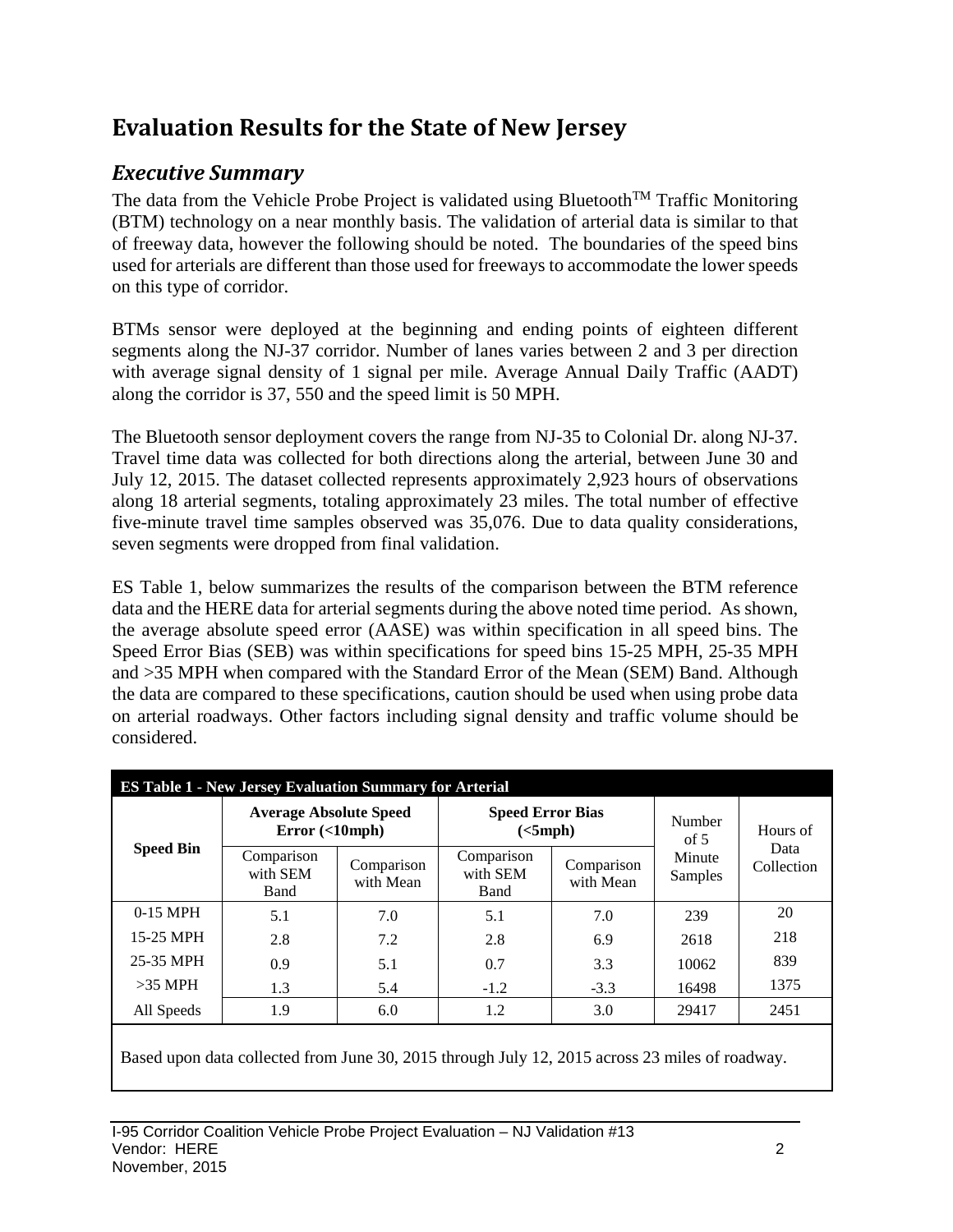## *Data Collection*

Travel time samples were collected along 18 arterial segments with the assistance of New Jersey Department of Transportation (NJDOT) personnel. Arterial segments studied were located on NJ-37 corridor from NJ-35 to Colonial Dr. Travel time data was collected for both directions along the NJ-37 arterial between June 30 and July 12, 2015. Segment locations were chosen with a high-likelihood of observing recurrent and non-recurrent congestion during peak and off-peak periods.

Figure 1 presents an overview snapshot of the placement of sensors for the collection of data on the NJ-37 corridor in New Jersey. Red segments represent arterial segments selected for analysis. Number of lanes varies between 2 and 3 per direction with average signal density of 1 signal per mile. Average Annual Daily Traffic (AADT) along the corridor is 37,550 and the speed limit is 50 MPH.



**Figure 1** –– Locations of all segments selected for analysis in New Jersey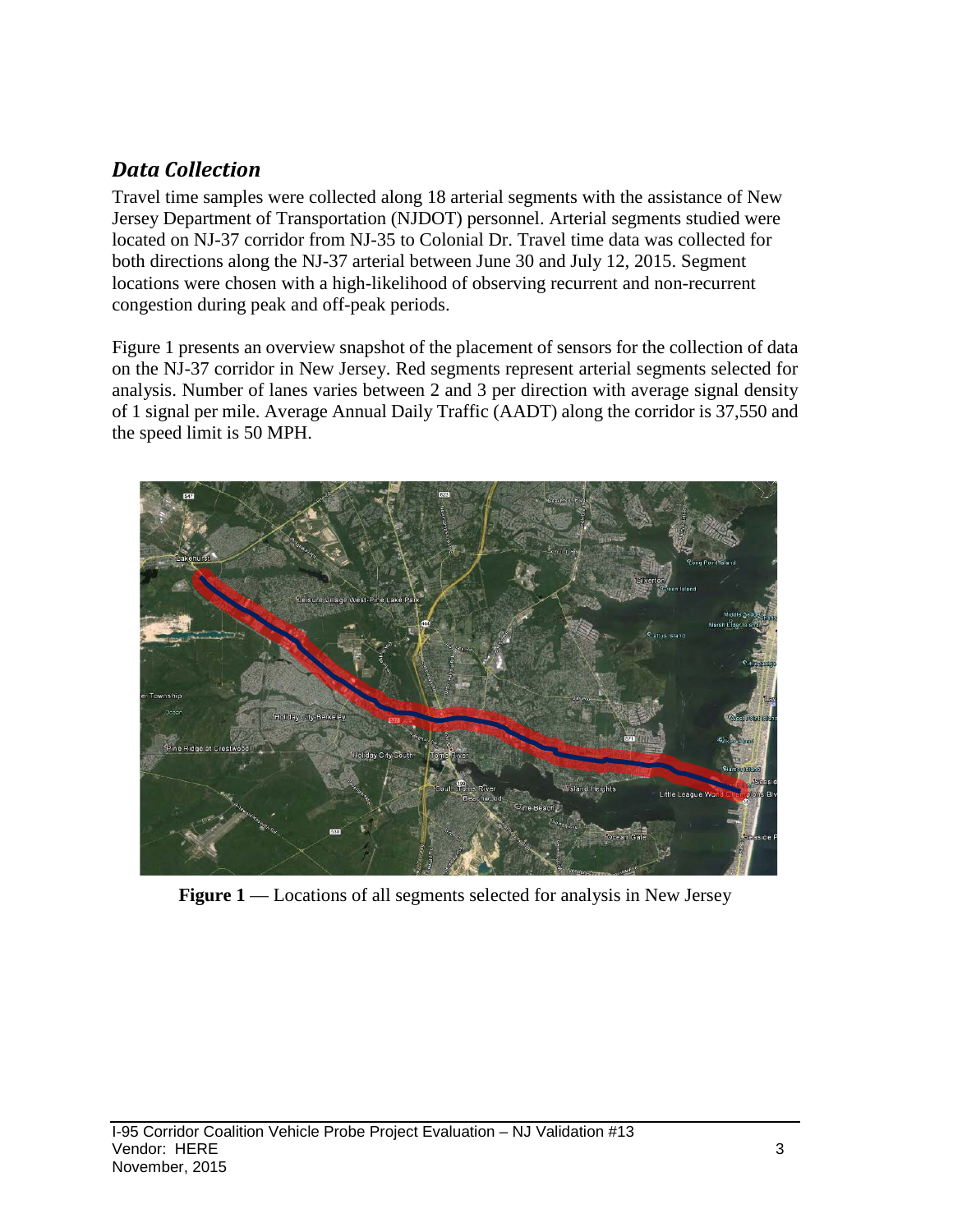#### **TMC segments selected for validation in New Jersey**

Table 1 presents the data collection segments from New Jersey. As a whole, these segments cover a total length of 23 arterial miles. Data collection segments are comprised of one or more Traffic Message Channel (TMC) base segments, such that the total length of the data collection segment is one mile long or greater for arterials. When appropriate, consecutive TMC segments are combined to form a data collection segment longer than one mile. Due to data quality considerations, seven of the 18 segments were dropped from final validation. Therefore, the results of the validation performed on 11 bidirectional arterial segments are included in this report. Table 1 contains the summary information on each data collection segment including the latitude/longitude coordinates of the locations at which the Bluetooth sensors were deployed along the NJ-37 in New Jersey as well as an active map link to view the data collection segment in detail. Click on the map link to see a detailed map for the respective data collection segment. It should be noted that the configuration of the test segments is often such that the endpoint of one segment coincides with the start point of the next segment, so that one Bluetooth sensor covers both data collection segments.

Table 1 also provides data on the precise length of the TMCs comprising the test segment as compared to the measured length between Bluetooth<sup>TM</sup> Traffic Monitoring (BTM) sensors placed on the roadway. An algorithm was developed and documented in a separate report<sup>[1](#page-4-0)</sup> as part of the initial VPP project and is being used for the validation of all vendors in VPPII. Details of the algorithm used to estimate equivalent path travel times based on HERE data feeds for individual data collection segments are provided in this separate report. This algorithm finds an equivalent HERE travel time (and therefore travel speed) corresponding to each sample BTM travel time observation on the test segment of interest.

<span id="page-4-0"></span><sup>&</sup>lt;sup>1</sup> Ali Haghani, Masoud Hamedi, Kaveh Farokhi Sadabadi, Estimation of Travel Times for Multiple TMC Segments, prepared for I-95 Corridor Coalition, February 2010 [\(link\)](http://www.i95coalition.org/wp-content/uploads/2015/02/I-95-CC-Estimation-of-Travel-Times-for-Multiple-TMC-Segments-FINAL2.pdf)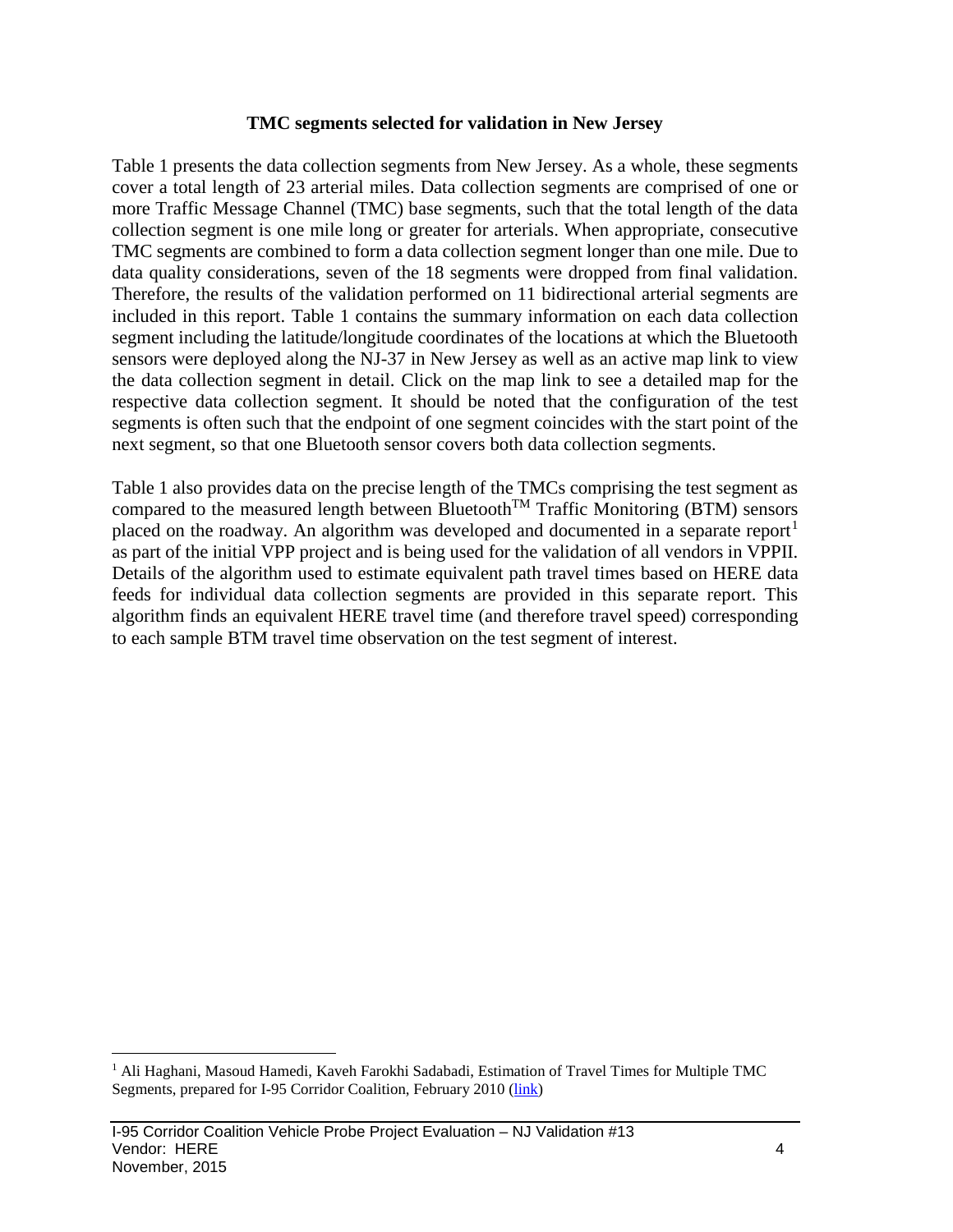| <b>SEGMENT</b>   | <b>DESCRIPTION</b> |              |                           | эсдисик эсіссіси тог танианын ш түсм әсі эсу<br><b>TMC CODES</b> |                  | Deployment    |              |            |
|------------------|--------------------|--------------|---------------------------|------------------------------------------------------------------|------------------|---------------|--------------|------------|
| (Map Link)       | Highway            | <b>State</b> | Starting at               | <b>Begin</b>                                                     | Length           | Begin Lat/Lon |              | Length     |
|                  | New Jersey         | County       | Ending at                 | End                                                              | Number           | End Lat/Lon   |              | % Diff     |
|                  |                    |              |                           |                                                                  |                  |               |              | All        |
| <b>Arterials</b> |                    |              |                           |                                                                  |                  |               |              | Lengths in |
|                  |                    |              |                           |                                                                  |                  |               |              | Miles      |
| A <sup>4</sup>   | NJ-37              | New Jersey   | Coolidge Ave              | 120+07544                                                        | 0.72             | 39.951025     | -74.139699   | 0.72       |
| NJ13-0004        | Westbound          | Ocean        | Vaughn Ave                | 120P07544                                                        | $\boldsymbol{2}$ | 39.952420     | $-74.153002$ | $-0.2%$    |
| A <sub>5</sub>   | $NJ-37$            | New Jersey   | Vaughn Ave                | 120+07545                                                        | 0.51             | 39.952420     | $-74.153002$ | 0.51       |
| NJ13-0005        | Westbound          | Ocean        | <b>Washington St</b>      | 120P07545                                                        | $\overline{c}$   | 39.954342     | $-74.162214$ | 0.9%       |
| A8               | NJ-37              | New Jersey   | <b>Clifton Ave</b>        | 120+07548                                                        | 0.58             | 39.950214     | $-74.124077$ | 0.56       |
| NJ13-0008        | Westbound          | Ocean        | Hooper Ave                | 120+07549                                                        | 3                | 39.950549     | $-74.131010$ | $-3.4%$    |
| A <sub>9</sub>   | NJ-37              | New Jersey   | Hooper Ave                | 120P07549                                                        | 0.71             | 39.950549     | $-74.131010$ | 0.70       |
| NJ13-0009        | Westbound          | Ocean        | NJ-166/Main St            | 120+07550                                                        | 2                | 39.951025     | -74.139699   | $-1.8%$    |
| A10              | $NJ-37$            | New Jersey   | NJ-166/Main St            | 120P07550                                                        | 1.48             | 39.951025     | -74.139699   | 0.90       |
| NJ13-0010        | Westbound          | Ocean        | Hospital Dr               | $120+10495$                                                      | $\overline{4}$   | 39.952420     | $-74.153002$ | $-39.3%$   |
| A11              | $NJ-37$            | New Jersey   | Hospital Dr               | $120+10495$                                                      | 0.99             | 39.952420     | $-74.153002$ | 0.64       |
| NJ13-0011        | Westbound          | Ocean        | Oak Ridge Pkwy            | 120P10495                                                        | $\sqrt{2}$       | 39.954342     | $-74.162214$ | $-35.6%$   |
| A12              | $NJ-37$            | New Jersey   | Oak Ridge Pkwy            | $120+10494$                                                      | 2.55             | 39.954342     | $-74.162214$ | 0.77       |
| NJ13-0012        | Westbound          | Ocean        | Rubelle Pl                | $120+13245$                                                      | 3                | 39.957649     | -74.169999   | $-69.8%$   |
| A14              | $NJ-37$            | New Jersey   | Romana Ln                 | 120+13245                                                        | 1.97             | 39.960685     | $-74.177189$ | 0.55       |
| NJ13-0014        | Westbound          | Ocean        | Chemical Corp Entrance Rd | $120+13245$                                                      |                  | 39.963570     | -74.187499   | $-72.1%$   |
| A15              | $NJ-37$            | New Jersey   | Chemical Corp Entrance Rd | $120+13245$                                                      | 1.97             | 39.963570     | -74.187499   | 0.90       |
| NJ13-0015        | Westbound          | Ocean        | Northampton Blvd          | $120+13245$                                                      |                  | 39.963683     | $-74.200637$ | $-54.3%$   |
| A16              | $NJ-37$            | New Jersey   | Northampton Blvd          | 120P13245                                                        | 0.80             | 39.963683     | $-74.200637$ | 0.82       |
| NJ13-0016        | Westbound          | Ocean        | Commonwealth Blvd         | $120+10493$                                                      | 2                | 39.965783     | $-74.217358$ | 2.2%       |
| A17              | $NJ-37$            | New Jersey   | Commonwealth Blyd         | 120P10493                                                        | 1.76             | 39.965783     | -74.217358   | 0.66       |
| NJ13-0017        | Westbound          | Ocean        | Buckingham Dr             | $120+10491$                                                      | $\overline{c}$   | 39.967673     | $-74.228553$ | $-62.5%$   |

**Table 1 Segments selected for validation in New Jersey**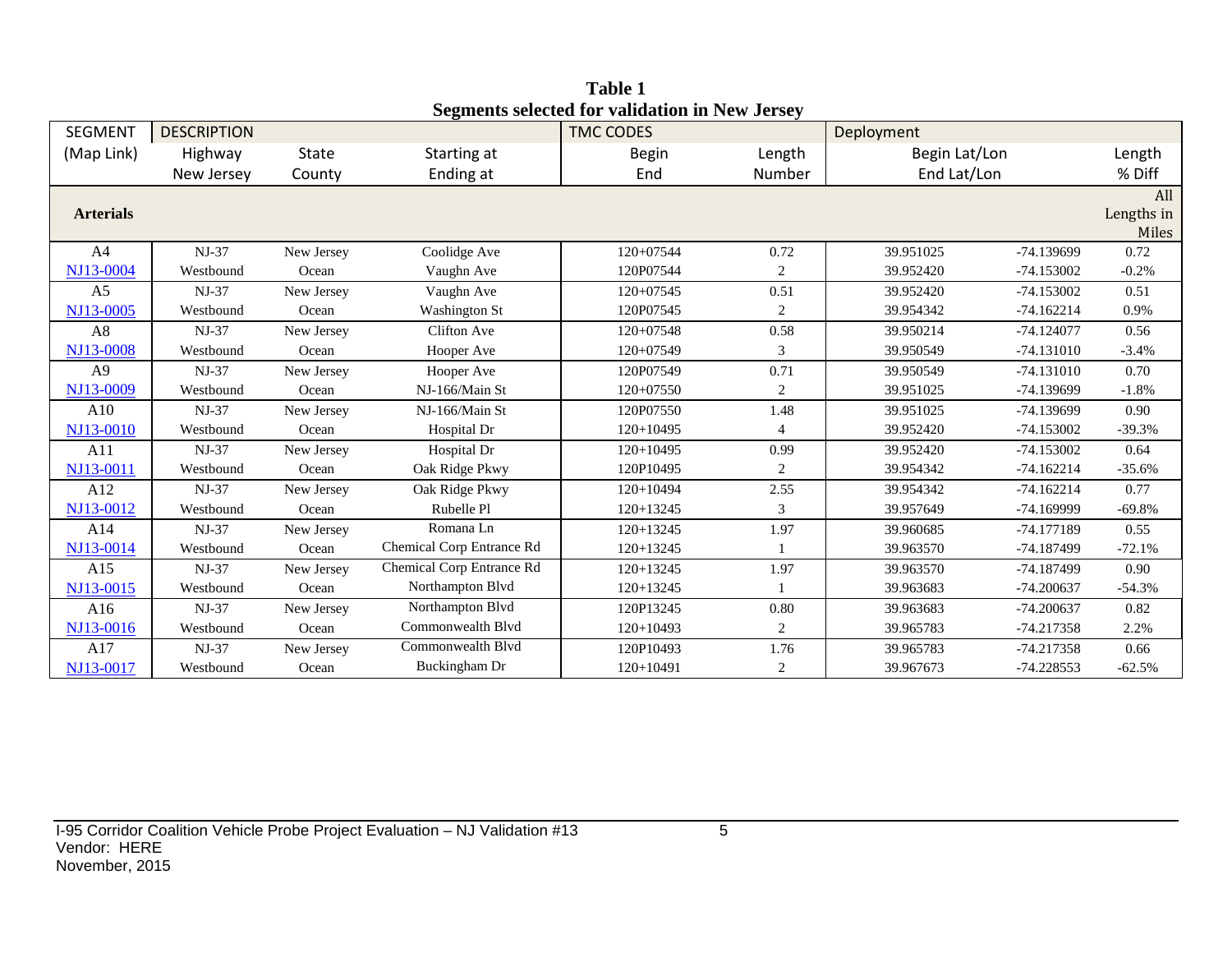| <b>SEGMENT</b>   | <b>DESCRIPTION</b> |            |                           | $\alpha$ , and $\alpha$ and $\alpha$ and $\alpha$ and $\alpha$ and $\alpha$ and $\alpha$<br><b>TMC CODES</b> |                | Deployment    |              |           |
|------------------|--------------------|------------|---------------------------|--------------------------------------------------------------------------------------------------------------|----------------|---------------|--------------|-----------|
| (Map Link)       | Highway            | State      | Starting at               | <b>Begin</b>                                                                                                 | Number         | Begin Lat/Lon |              | Length    |
|                  | New Jersey         | County     | Ending at                 | End                                                                                                          | Length         |               | End Lat/Lon  |           |
|                  |                    |            |                           |                                                                                                              |                |               |              | All       |
| <b>Arterials</b> |                    |            |                           |                                                                                                              |                |               |              | Lengths   |
|                  |                    |            |                           |                                                                                                              |                |               |              | in Miles  |
| A20              | $NJ-37$            | New Jersey | Buckingham Dr             | 120-10493                                                                                                    | 1.78           | 39.960685     | -74.177189   | 0.66      |
| NJ13-0020        | Eastbound          | Ocean      | Commonwealth Blvd         | 120N10493                                                                                                    | 2              | 39.963570     | -74.187499   | $-62.89%$ |
| A21              | $NJ-37$            | New Jersey | Commonwealth Blyd         | 120-13245                                                                                                    | 0.80           | 39.963570     | -74.187499   | 0.82      |
| NJ13-0021        | Eastbound          | Ocean      | Northampton Blvd          | 120N13245                                                                                                    | $\overline{c}$ | 39.963683     | $-74.200637$ | 2.05%     |
| A22              | $NJ-37$            | New Jersey | Northampton Blvd          | 120-10494                                                                                                    | 1.89           | 39.963683     | $-74.200637$ | 0.90      |
| NJ13-0022        | Eastbound          | Ocean      | Chemical Corp Entrance Rd | 120-10494                                                                                                    |                | 39.965783     | $-74.217358$ | $-52.34%$ |
| A23              | $NJ-37$            | New Jersey | Chemical Corp Entrance Rd | 120-10494                                                                                                    | 1.89           | 39.965783     | $-74.217358$ | 0.55      |
| NJ13-0023        | Eastbound          | Ocean      | Romana Ln                 | 120-10494                                                                                                    |                | 39.967673     | -74.228553   | $-70.87%$ |
| A25              | $NJ-37$            | New Jersey | Rubelle Pl                | 120-10494                                                                                                    | 2.58           | 39.974214     | $-74.240690$ | 0.77      |
| NJ13-0025        | Eastbound          | Ocean      | Oak Ridge Pkwy            | 120N10495                                                                                                    | 4              | 39.976978     | -74.245584   | $-70.17%$ |
| A26              | $NJ-37$            | New Jersey | Oak Ridge Pkwy            | 120-07551                                                                                                    | 0.95           | 39.976978     | -74.245584   | 0.64      |
| NJ13-0026        | Eastbound          | Ocean      | Hospital Dr               | 120-07551                                                                                                    |                | 39.982305     | $-74.252962$ | $-32.44%$ |
| A27              | $NJ-37$            | New Jersey | Hospital Dr               | 120-07551                                                                                                    | 1.49           | 39.982305     | $-74.252962$ | 0.90      |
| NJ13-0027        | Eastbound          | Ocean      | NJ-166/Main St            | 120-07550                                                                                                    | 3              | 39.990116     | $-74.266576$ | $-39.62%$ |
| A28              | $NJ-37$            | New Jersey | NJ-166/Main St            | 120N07550                                                                                                    | 0.70           | 39.990116     | $-74.266576$ | 0.70      |
| NJ13-0028        | Eastbound          | Ocean      | Hooper Ave                | 120N07549                                                                                                    | 3              | 39.996521     | $-74.279476$ | $-0.70%$  |
| A29              | $NJ-37$            | New Jersey | Hooper Ave                | 120-07548                                                                                                    | 0.59           | 39.996521     | $-74.279476$ | 0.56      |
| NJ13-0029        | Eastbound          | Ocean      | Clifton Ave               | 120-07547                                                                                                    | 3              | 40.001753     | $-74.290070$ | $-4.6%$   |
| A32              | $NJ-37$            | New Jersey | <b>Washington St</b>      | 120N07545                                                                                                    | 0.51           | 39.976978     | -74.245584   | 0.51      |
| NJ13-0032        | Eastbound          | Ocean      | Vaughn Ave                | 120N07544                                                                                                    | 3              | 39.982305     | $-74.252962$ | 0.2%      |
| A33              | $NJ-37$            | New Jersey | Vaughn Ave                | 120-07543                                                                                                    | 0.74           | 39.982305     | -74.252962   | 0.72      |
| NJ13-0033        | Eastbound          | Ocean      | Coolidge Ave              | 120-07543                                                                                                    |                | 39.990116     | $-74.266576$ | $-2.2%$   |

**Table 1 (Cont'd) Segments selected for validation in New Jersey**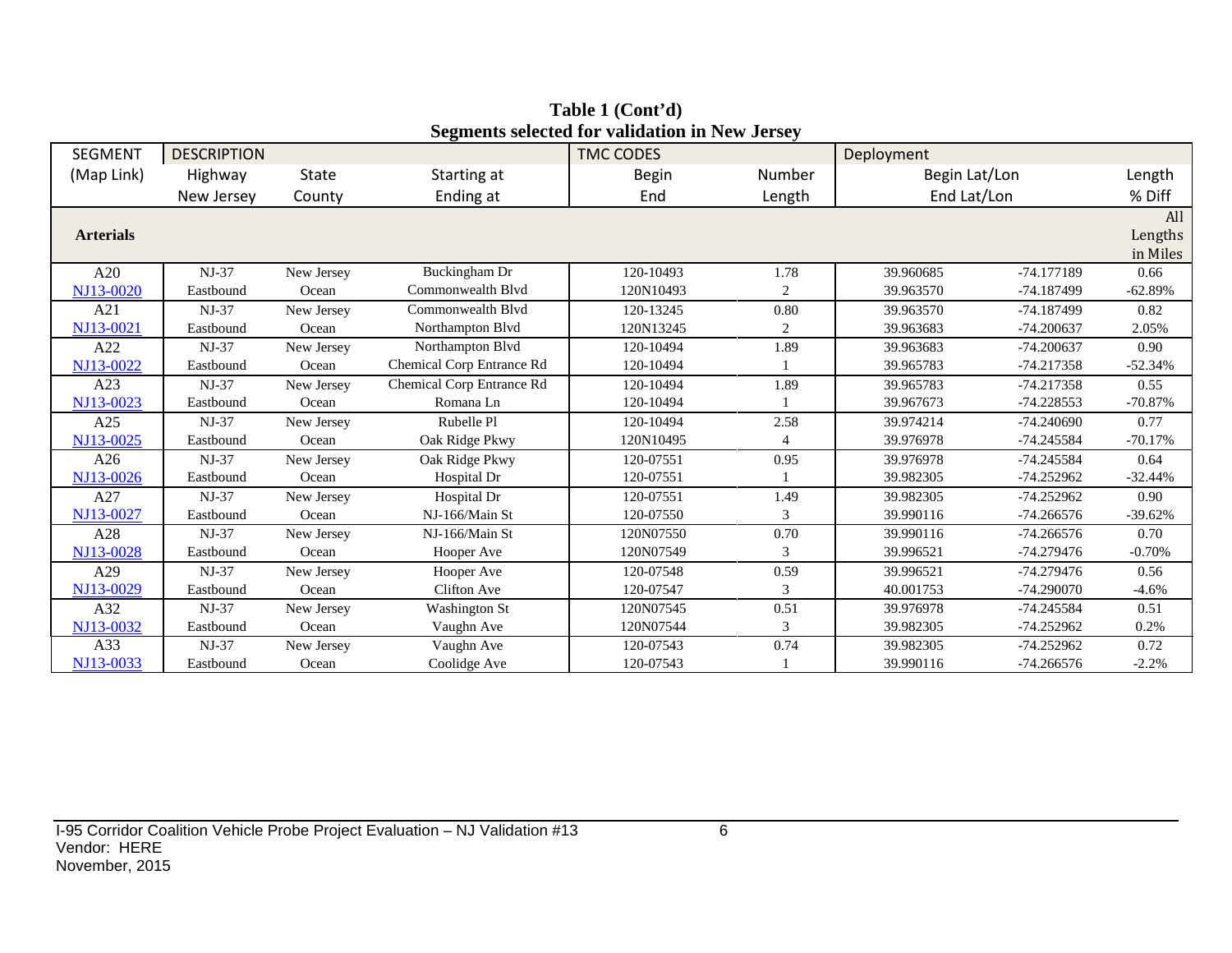## *Analysis of Arterial Results*

Table 2 summarizes the data quality measures obtained as a result of a comparison between Bluetooth and all reported HERE speeds. Specifications used for comparison include the Average Absolute Speed Error (AASE) and the Speed Error Bias (SEB).

### Average Absolute Speed Error (AASE)

The AASE is defined as the mean absolute value of the difference between the mean speed reported from the VPP and the ground truth mean speed for a specified time period. The AASE is the primary accuracy metric. Based on the contract specifications, the speed data from the VPP shall have a maximum average absolute error of 10 miles per hour (MPH) in each of four speed ranges: 0-15 MPH, 15-25 MPH, 25-35 MPH, and > 35 MPH.

### Speed Error Bias (SEB)

The SEB is defined as the average speed error (not the absolute value) in each speed range. SEB is a measure of whether the speed reported in the VPP consistently under or over estimates speed as compared to ground truth speed. Based on the contract specifications, the VPP data shall have a maximum SEB of +/- 5 MPH in each of speed ranges as defined above.

The results are presented as compared against the mean of the ground truth data as well as the 95<sup>th</sup> percent confidence interval for the mean, referred to as the Standard Error of the Mean (SEM) band. The SEM band takes into account any uncertainty in the ground truth speed as measured by BTM equipment due to limited samples and/or data variance. Contract specifications are assessed against the SEM band. (See the *Vehicle Probe Project: Data Use and Application Guide* for additional details on the validation process.) The AASE in the lower two speed bands have proven to be the critical specification (and most difficult) to attain. As shown, the average absolute speed error (AASE) was within specification for all the speed bins. The Speed Error Bias (SEB) was within specifications for all speed bins except for speed 0-15 mph when compared with the Standard Error of the Mean (SEM) Band.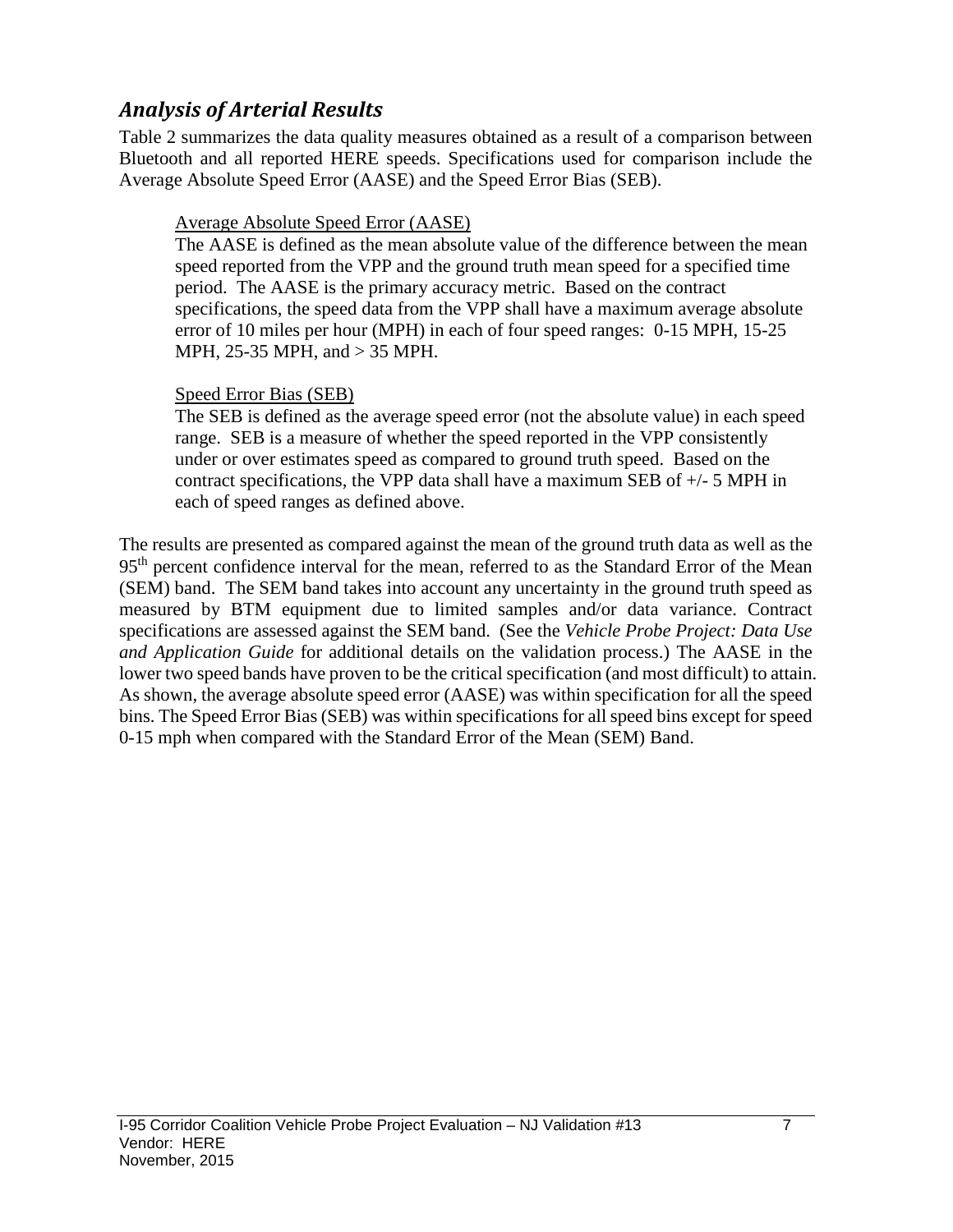|                            | Triblic a Data quality incasures for alternal segments in fiew oclise) |                                  |             |                |                             |                         |  |
|----------------------------|------------------------------------------------------------------------|----------------------------------|-------------|----------------|-----------------------------|-------------------------|--|
| <b>SPEED</b><br><b>BIN</b> |                                                                        | <b>Data Quality Measures for</b> |             |                |                             |                         |  |
|                            | 1.96 SEM Band                                                          |                                  |             | <b>Mean</b>    |                             |                         |  |
|                            | <b>SEB</b>                                                             | <b>AASE</b>                      |             |                | No. of $5$<br><b>Minute</b> | <b>Hours</b> of<br>Data |  |
|                            | $10$ mph<br>5 mph<br><b>SEB</b>                                        |                                  | <b>AASE</b> | <b>Samples</b> | <b>Collection</b>           |                         |  |
|                            | (contract specifications)                                              |                                  |             |                |                             |                         |  |
| $0 - 15$                   | 5.1                                                                    | 5.1                              | 7.0         | 7.0            | 239                         | 20                      |  |
| $15 - 25$                  | 2.8                                                                    | 2.8                              | 6.9         | 7.2            | 2618                        | 218                     |  |
| $25 - 35$                  | 0.7                                                                    | 0.9                              | 3.3         | 5.1            | 10062                       | 839                     |  |
| $35+$                      | $-1.2$                                                                 | 1.3                              | $-3.3$      | 5.4            | 16498                       | 1375                    |  |

**TABLE 2 Data quality measures for arterial segments in New Jersey**

Table 3 shows the percentage of the time HERE data falls within 5 mph of the SEM band and the mean for each speed bin for all arterial data segments in this validation report.

|                            |                                             |                                                                | Criteria for arterial segments in New Jersey |                                              |                |
|----------------------------|---------------------------------------------|----------------------------------------------------------------|----------------------------------------------|----------------------------------------------|----------------|
|                            |                                             |                                                                | <b>Data Quality Measures for</b>             |                                              |                |
|                            |                                             | 1.96 SEM Band                                                  |                                              | <b>Mean</b>                                  |                |
| <b>SPEED</b><br><b>BIN</b> | Percentage<br>falling<br>inside the<br>band | Percentage<br>falling<br>within 5<br>mph of the<br><b>band</b> | Percentage<br>equal to the<br>mean           | Percentage<br>within 5<br>mph of the<br>mean | No. of<br>Obs. |
| $0 - 15$                   | 13%                                         | 58%                                                            | $0\%$                                        | 42%                                          | 239            |
| $15 - 25$                  | 39%                                         | 77%                                                            | $0\%$                                        | 36%                                          | 2618           |
| $25 - 35$                  | 72%                                         | 94%                                                            | $0\%$                                        | 56%                                          | 10062          |
| $35+$                      | 70%                                         | 90%                                                            | 0%                                           | 55%                                          | 16498          |

**Table 3 Percent observations meeting data quality criteria for arterial segments in New Jersey**

Tables 4 and 5 present detailed data for individual TMC segments in this validation in a similar format as Tables 2 and 3, respectively. Note that for some segments and in some speed bins the comparison results may not be reliable due to the small number of observations.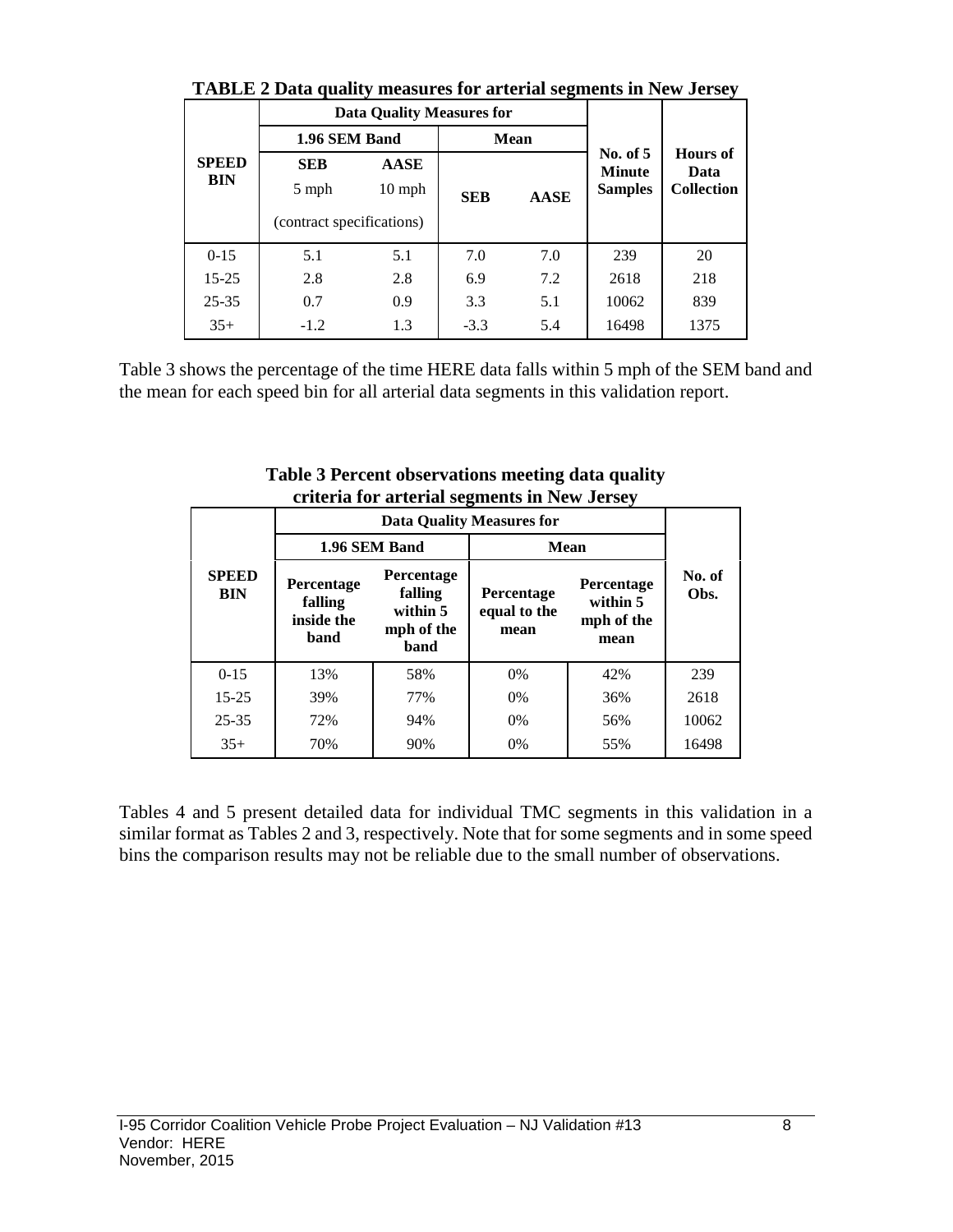|            |                 |                              |                            | $110W$ JUISC $J$                  | <b>Data Quality Measures for</b>                           |                                             |                                                            |                          |
|------------|-----------------|------------------------------|----------------------------|-----------------------------------|------------------------------------------------------------|---------------------------------------------|------------------------------------------------------------|--------------------------|
|            | <b>Standard</b> |                              |                            | 1.96 SEM Band                     |                                                            |                                             | Mean                                                       |                          |
| <b>TMC</b> | TMC<br>length   | <b>Bluetooth</b><br>distance | <b>SPEED</b><br><b>BIN</b> | <b>Speed Error</b><br><b>Bias</b> | Average<br><b>Absolute</b><br><b>Speed</b><br><b>Error</b> | <b>Speed</b><br><b>Error</b><br><b>Bias</b> | Average<br><b>Absolute</b><br><b>Speed</b><br><b>Error</b> | No. of<br>Obs.           |
|            |                 |                              | $0 - 15$                   | 6.5                               | 6.5                                                        | 7.9                                         | 7.9                                                        | $5*$                     |
|            |                 |                              | 15-25                      | $7.0\,$                           | 7.0                                                        | 13.8                                        | 13.8                                                       | $20*$                    |
| NJ13-0004  | 0.72            | 0.72                         | 25-35                      | 1.0                               | 1.1                                                        | 4.6                                         | 5.4                                                        | 544                      |
|            |                 |                              | $35+$                      | $-1.0$                            | 1.2                                                        | $-3.1$                                      | 5.1                                                        | 1440                     |
|            |                 |                              | $0 - 15$                   | 18.6                              | 18.6                                                       | 20.6                                        | 20.6                                                       | $8\ast$                  |
|            | 0.50            | 0.51                         | $15 - 25$                  | 3.6                               | 3.6                                                        | 8.1                                         | 8.2                                                        | 383                      |
| NJ13-0005  |                 |                              | 25-35                      | $0.8\,$                           | 0.9                                                        | 4.2                                         | 5.1                                                        | 1132                     |
|            |                 |                              | $35+$                      | $-0.7$                            | 0.8                                                        | $-2.1$                                      | 4.9                                                        | 479                      |
|            |                 |                              | $0 - 15$                   | 5.8                               | 5.8                                                        | $7.7\,$                                     | $7.7\,$                                                    | 57                       |
| NJ13-0008  | 0.58            | 0.56                         | $15 - 25$                  | 2.5                               | 2.6                                                        | 5.8                                         | 6.2                                                        | 396                      |
|            |                 |                              | $25 - 35$                  | $0.2\,$                           | 0.4                                                        | 1.2                                         | 3.8                                                        | 940                      |
|            |                 |                              | $35+$                      | $-1.2$                            | 1.2                                                        | $-3.7$                                      | 5.3                                                        | 523                      |
|            |                 |                              | $0 - 15$                   | 2.5                               | 2.5                                                        | 4.0                                         | 4.1                                                        | $16*$                    |
| NJ13-0009  | 0.71            | 0.70                         | 15-25                      | 1.2                               | 1.2                                                        | 3.6                                         | 4.4                                                        | 267                      |
|            |                 |                              | $25 - 35$                  | 0.0                               | 0.6                                                        | $-0.1$                                      | 4.0                                                        | 795                      |
|            |                 |                              | $35+$                      | $-1.6$                            | 1.7                                                        | $-5.1$                                      | 6.0                                                        | 550                      |
|            |                 |                              | $0 - 15$                   | $\mathcal{L}$                     | $\mathcal{L}^{\mathcal{L}}$                                | $\mathcal{L}$                               | $\mathbb{L}$                                               | $\overline{\phantom{a}}$ |
| NJ13-0010  | 089             | 0.90                         | $15 - 25$                  | 1.9                               | 1.9                                                        | 9.1                                         | 9.1                                                        | $5*$                     |
|            |                 |                              | $25 - 35$                  | 0.4                               | 0.4                                                        | 2.4                                         | 3.5                                                        | 324                      |
|            |                 |                              | $35+$                      | $-1.0$                            | 1.1                                                        | $-4.5$                                      | 5.6                                                        | 747                      |
|            |                 |                              | $0 - 15$                   | $\overline{a}$                    | $\sim$                                                     |                                             |                                                            | $\mathbf{r}$             |
| NJ13-0011  | 062             | 0.64                         | $15 - 25$                  | 5.9                               | 5.9                                                        | 11.6                                        | 11.6                                                       | $16*$                    |
|            |                 |                              | 25-35                      | 1.1                               | 1.1                                                        | 4.0                                         | 4.6                                                        | 496                      |
|            |                 |                              | $35+$                      | $-0.4$                            | 0.6                                                        | $-1.0$                                      | 3.7                                                        | 451                      |
|            |                 |                              | $0 - 15$                   | 2.0                               | 2.0                                                        | 9.2                                         | 9.2                                                        | $1*$                     |
| NJ13-0012  | 0.78            | 0.77                         | $15 - 25$                  | 1.6                               | 1.6                                                        | 5.6                                         | 5.7                                                        | 147                      |
|            |                 |                              | 25-35                      | 0.3                               | 0.7                                                        | 1.8                                         | 3.9                                                        | 458                      |
|            |                 |                              | $35+$                      | $-1.0$                            | 1.1                                                        | $-2.6$                                      | 4.8                                                        | 294                      |
|            |                 |                              | $0 - 15$                   | $\sim$                            | $\omega$                                                   | $\sim$                                      | $\sim$                                                     | $\sim$                   |
| NJ13-0014  | 0.56            | 0.55                         | 15-25                      | 5.0                               | 5.0                                                        | 11.5                                        | 11.5                                                       | $15*$                    |
|            |                 |                              | 25-35                      | 1.8                               | 1.8                                                        | 7.9                                         | 8.0                                                        | 297                      |
|            |                 |                              | $35+$                      | $-0.5$                            | 0.9                                                        | $-0.7$                                      | 4.7                                                        | 457                      |
|            |                 |                              | $0-15$                     |                                   | $\sim$                                                     |                                             |                                                            |                          |
| NJ13-0015  | 0.90            | 0.90                         | $15 - 25$                  | 0.5                               | 0.5                                                        | 15.4                                        | 15.4                                                       | $2*$                     |
|            |                 |                              | $25 - 35$<br>$35+$         | 0.7<br>$-2.2$                     | 0.7<br>2.3                                                 | 4.9<br>$-5.6$                               | 6.0<br>6.6                                                 | 47<br>612                |
|            |                 |                              | $0 - 15$                   | $\sim$                            | Ğ,                                                         | $\overline{\phantom{a}}$                    | $\blacksquare$                                             | $\overline{\phantom{a}}$ |
|            |                 |                              | 15-25                      | $\blacksquare$                    | $\sim$                                                     | $\sim$                                      | $\sim$                                                     | $\sim$                   |
| NJ13-0016  | 0.80            | 0.82                         | 25-35                      | 1.9                               | 1.9                                                        | 11.4                                        | 11.4                                                       | 57                       |
|            |                 |                              | $35+$                      | $-0.9$                            | 1.1                                                        | $-2.3$                                      | 4.7                                                        | 1229                     |
|            |                 |                              |                            | $\sim$                            | $\sim$                                                     | $\sim$                                      | $\sim$                                                     | $\sim$                   |
|            |                 |                              | $0 - 15$                   | 1.2                               | 1.2                                                        | 18.8                                        | 18.8                                                       | $1*$                     |
| NJ13-0017  | 0.68            | 0.66                         | 15-25<br>$25 - 35$         | $0.4\,$                           | 0.4                                                        | 8.0                                         | 8.0                                                        | $11*$                    |
|            |                 |                              | $35+$                      | $-1.7$                            | 1.7                                                        | $-4.9$                                      | 5.7                                                        | 1484                     |
|            |                 |                              |                            |                                   |                                                            |                                             |                                                            |                          |

**Table 4 Data quality measures for individual arterial validation segments in the state of New Jersey**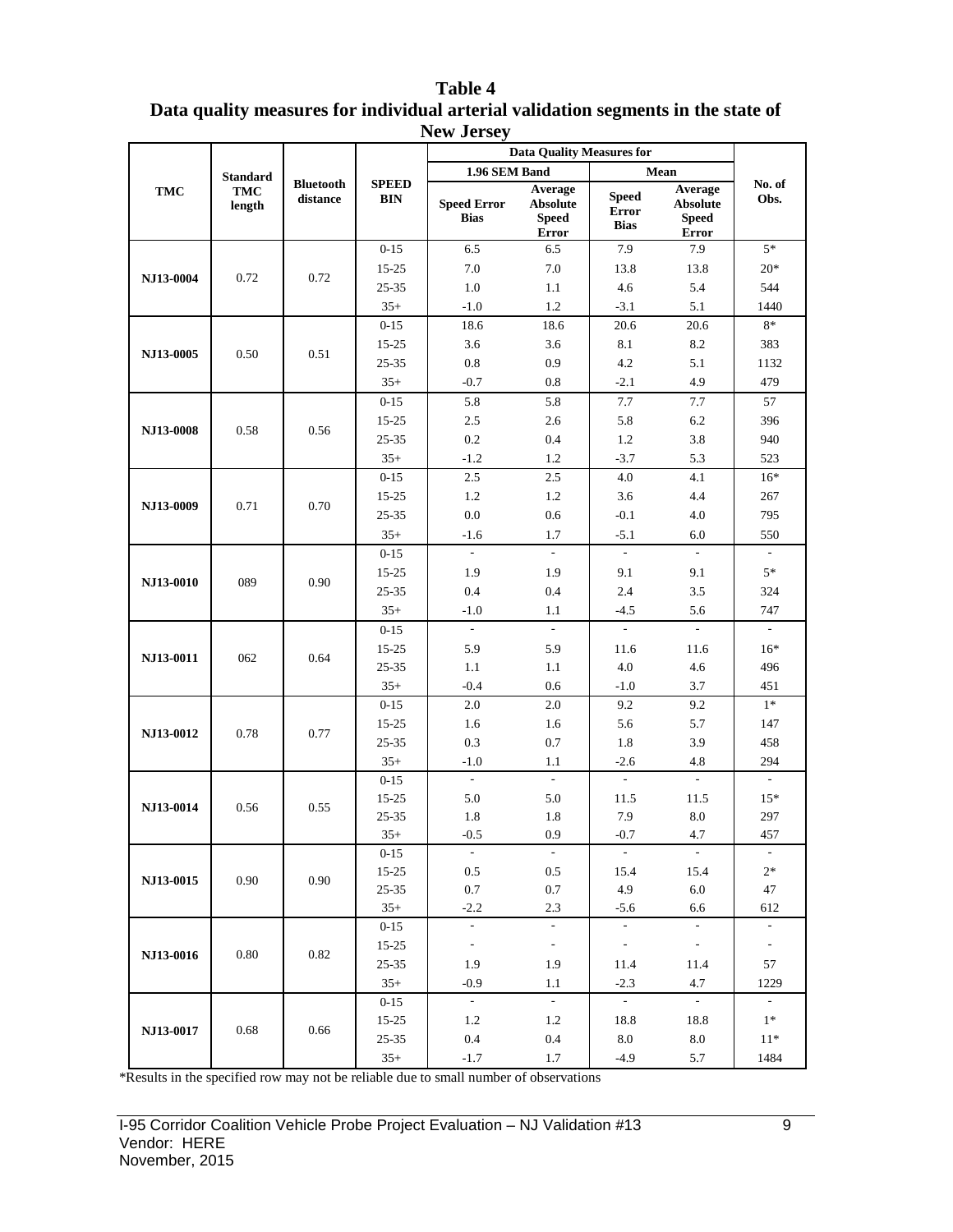|                  |                 |                              |                                | $\cdots$ over                     | <b>Data Ouality Measures for</b>                    |                                             |                                                            |                          |
|------------------|-----------------|------------------------------|--------------------------------|-----------------------------------|-----------------------------------------------------|---------------------------------------------|------------------------------------------------------------|--------------------------|
|                  | <b>Standard</b> |                              |                                | 1.96 SEM Band                     |                                                     |                                             | Mean                                                       |                          |
| TMC              | TMC<br>length   | <b>Bluetooth</b><br>distance | <b>SPEED</b><br>$\mathbf{BIN}$ | <b>Speed Error</b><br><b>Bias</b> | Average<br><b>Absolute</b><br><b>Speed</b><br>Error | <b>Speed</b><br><b>Error</b><br><b>Bias</b> | Average<br><b>Absolute</b><br><b>Speed</b><br><b>Error</b> | No. of<br>Obs.           |
|                  |                 |                              | $0 - 15$                       | $\mathcal{L}$                     | $\sim$                                              | $\mathcal{L}_{\mathcal{A}}$                 | $\sim$                                                     | $\overline{\phantom{a}}$ |
|                  |                 |                              | $15 - 25$                      | 13.8                              | 13.8                                                | 19.3                                        | 19.3                                                       | $3*$                     |
| <b>NJ13-0020</b> | 0.68            | 0.66                         | 25-35                          | 1.2                               | 1.2                                                 | 10.4                                        | 10.4                                                       | 103                      |
|                  |                 |                              | $35+$                          | $-1.4$                            | 1.4                                                 | $-3.5$                                      | 6.2                                                        | 949                      |
|                  |                 |                              | $0 - 15$                       | $\mathbf{r}$                      | $\mathcal{L}$                                       | $\sim$                                      | $\mathcal{L}^{\mathcal{L}}$                                | $\omega$                 |
|                  |                 |                              | 15-25                          | 7.7                               | 7.7                                                 | 23.6                                        | 23.6                                                       | $3*$                     |
| NJ13-0021        | 0.80            | 0.82                         | 25-35                          | 2.1                               | 2.1                                                 | 12.3                                        | 12.3                                                       | 53                       |
|                  |                 |                              | $35+$                          | $-0.5$                            | 0.9                                                 | $-0.6$                                      | 5.0                                                        | 969                      |
|                  |                 |                              | $0 - 15$                       | $\omega$                          | $\omega$                                            | $\sim$                                      | $\sim$                                                     | $\sim$                   |
|                  |                 | 0.90                         | $15 - 25$                      | 0.0                               | 0.0                                                 | 5.1                                         | 5.1                                                        | $5*$                     |
| NJ13-0022        | 0.90            |                              | $25 - 35$                      | 0.1                               | 0.4                                                 | 1.4                                         | 3.9                                                        | 138                      |
|                  |                 |                              | $35+$                          | $-2.3$                            | 2.3                                                 | $-7.3$                                      | 7.9                                                        | 429                      |
|                  |                 |                              | $0 - 15$                       | $\omega$                          | $\mathcal{L}^{\mathcal{A}}$                         | $\mathcal{L}^{\mathcal{A}}$                 | $\mathcal{L}$                                              | $\omega$                 |
|                  |                 |                              | $15 - 25$                      | 1.1                               | 1.1                                                 | 6.6                                         | 6.6                                                        | $24*$                    |
| NJ13-0023        | 0.56            | 0.55                         | 25-35                          | 0.3                               | 0.3                                                 | 1.5                                         | 3.5                                                        | 183                      |
|                  |                 |                              | $35+$                          | $-2.0$                            | 2.0                                                 | $-6.6$                                      | 7.2                                                        | 417                      |
|                  |                 |                              | $0 - 15$                       | $\sim$                            | $\mathcal{L}^{\mathcal{A}}$                         | $\sim$                                      | $\overline{\phantom{a}}$                                   | $\sim$                   |
|                  |                 |                              | $15 - 25$                      | 3.9                               | 3.9                                                 | 8.3                                         | 8.3                                                        | 348                      |
| NJ13-0025        | 0.79            | 0.77                         | $25 - 35$                      | 1.3                               | 1.3                                                 | 5.4                                         | 5.9                                                        | 385                      |
|                  |                 |                              | $35+$                          | $-0.5$                            | 0.6                                                 | $-1.9$                                      | 4.3                                                        | 99                       |
|                  |                 |                              | $0 - 15$                       | 9.7                               | 9.7                                                 | 19.0                                        | 19.0                                                       | $1*$                     |
| NJ13-0026        | 0.63            | 0.64                         | $15 - 25$                      | 1.3                               | 1.3                                                 | 8.0                                         | 8.0                                                        | $8*$                     |
|                  |                 |                              | 25-35                          | 0.2                               | 0.5                                                 | 1.1                                         | 3.7                                                        | 288                      |
|                  |                 |                              | $35+$                          | $-1.6$                            | 1.6                                                 | $-4.9$                                      | 5.6                                                        | 528                      |
|                  |                 |                              | $0 - 15$                       | 5.6                               | 5.6                                                 | 9.0                                         | 9.0                                                        | $10*$                    |
| NJ13-0027        | 0.89            | 0.90                         | $15 - 25$                      | 1.5                               | 1.5                                                 | 6.0                                         | 6.2                                                        | 125                      |
|                  |                 |                              | 25-35                          | $-0.2$                            | 0.4                                                 | $-0.2$                                      | 3.3                                                        | 454                      |
|                  |                 |                              | $35+$                          | $-2.0$                            | 2.0                                                 | $-6.9$                                      | 7.2                                                        | 291                      |
|                  |                 |                              | $0 - 15$                       | 4.0                               | 4.0                                                 | 5.3                                         | 5.3                                                        | 124                      |
| NJ13-0028        | 0.70            | 0.70                         | $15 - 25$                      | 1.2                               | 1.3                                                 | 3.4                                         | 4.5                                                        | 332                      |
|                  |                 |                              | 25-35                          | 0.1                               | $0.8\,$                                             | 0.8                                         | 4.2                                                        | 838                      |
|                  |                 |                              | $35+$                          | $-1.2$                            | $1.2\,$                                             | $-4.7$                                      | 5.3                                                        | $205\,$                  |
|                  |                 |                              | $0 - 15$                       | 10.4                              | 10.4                                                | 18.0                                        | 18.0                                                       | $5*$                     |
| NJ13-0029        | 0.59            | 0.56                         | 15-25                          | 1.9                               | 1.9                                                 | 7.2                                         | 7.3                                                        | 227                      |
|                  |                 |                              | $25 - 35$                      | 0.2                               | 0.5                                                 | 2.0                                         | 4.2                                                        | 975                      |
|                  |                 |                              | $35+$                          | $-1.1$<br>$\sim$                  | 1.1<br>$\mathcal{L}$                                | $-4.2$<br>$\sim$                            | 5.4<br>$\sim$                                              | 531<br>$\sim$            |
|                  |                 |                              | $0 - 15$                       |                                   |                                                     |                                             |                                                            | 278                      |
| NJ13-0032        | 0.51            | 0.51                         | $15 - 25$<br>$25 - 35$         | 5.5<br>1.6                        | 5.5<br>1.6                                          | 11.1<br>6.5                                 | 11.2<br>7.0                                                | 949                      |
|                  |                 |                              | $35+$                          | $-0.4$                            | 0.8                                                 | $-0.2$                                      | 4.7                                                        | 651                      |
|                  |                 |                              | $0 - 15$                       | 5.4                               | 5.4                                                 | 8.4                                         | 8.4                                                        | $12*$                    |
|                  |                 |                              |                                |                                   |                                                     |                                             |                                                            | $5*$                     |
| NJ13-0033        | 0.74            | 0.72                         | $15 - 25$<br>$25 - 35$         | 5.6<br>0.9                        | 5.6<br>1.0                                          | 10.5<br>6.5                                 | 10.5<br>7.0                                                | 228                      |
|                  |                 |                              | $35+$                          | $-1.3$                            | 1.4                                                 | $-2.9$                                      | 4.9                                                        | 1498                     |
|                  |                 |                              |                                |                                   |                                                     |                                             |                                                            |                          |

**Table 4 (Cont'd) Data quality measures for individual arterial validation segments in the state of New Jersey**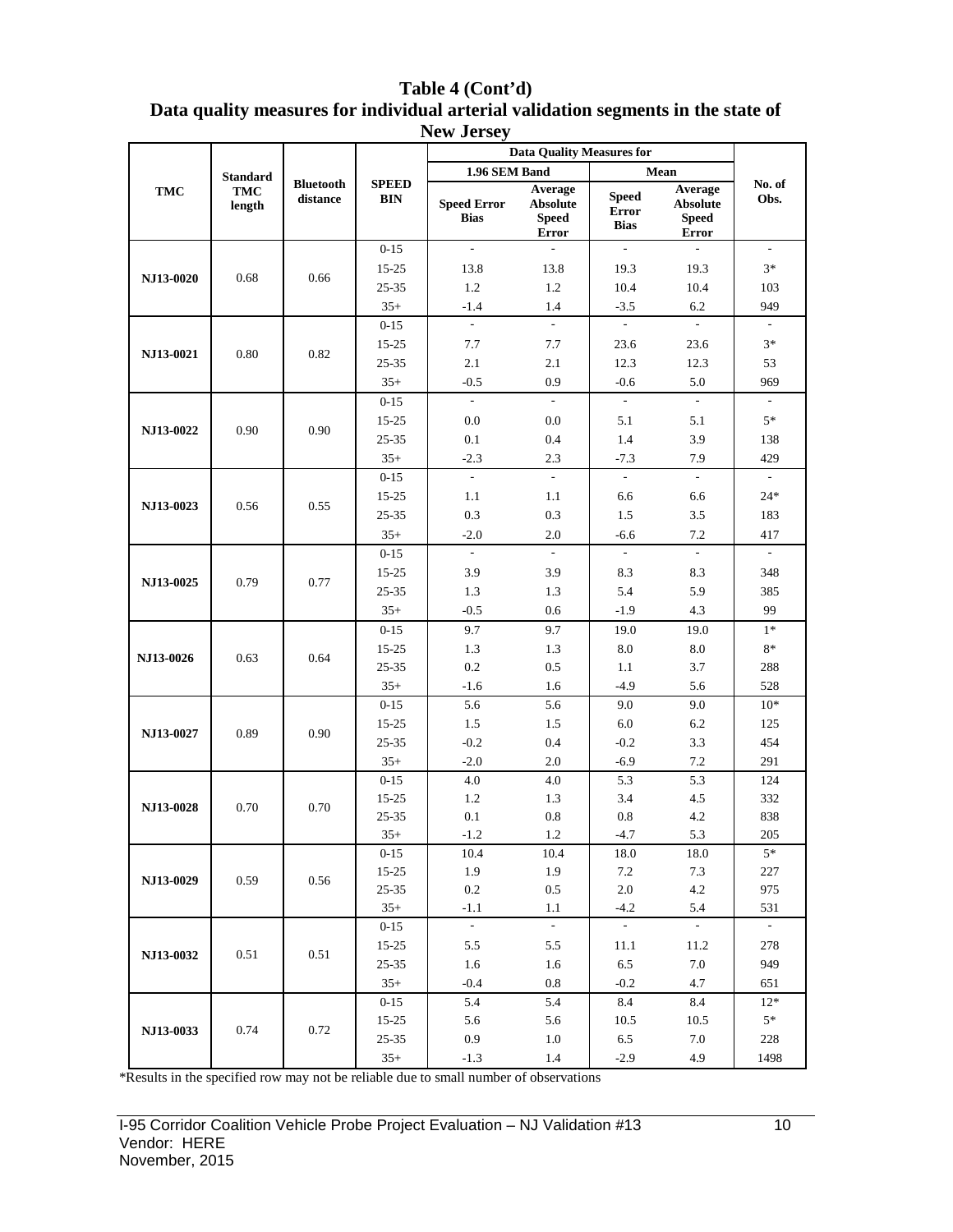#### **Table 5 Observations meeting data quality criteria for individual arterial validation segments in the state of New Jersey**

| 1.96 SEM Band<br>Mean<br><b>Average Absolute Speed</b><br><b>Average Absolute</b><br><b>Speed Error Bias</b><br><b>Speed Error Bias</b><br><b>SPEED</b><br><b>Speed Error</b><br><b>Error</b><br>TMC<br><b>BIN</b><br>No. falling<br>% falling<br>No.<br>% falling<br>$%$ within<br>No. falling<br>No. equal<br>% equal<br>within 5<br>within 5<br>within 5<br>inside the<br>inside the<br>to the<br>5 mph of<br>to the<br>mph of the<br>mph of<br>mph of<br>band<br>band<br>the mean<br>mean<br>mean<br>the band<br>the mean<br>band<br>$0 - 15$<br>$\mathbf{1}$<br>20%<br>$\mathfrak{2}$<br>40%<br>$\mathbf{0}$<br>0%<br>$\mathfrak{2}$<br>40%<br>$\overline{c}$<br>15-25<br>$\boldsymbol{0}$<br>0%<br>4<br>20%<br>$\mathbf{0}$<br>0%<br>10%<br>NJ13-0004<br>387<br>286<br>25-35<br>137<br>25%<br>71%<br>0%<br>53%<br>$\mathbf{1}$<br>$35+$<br>30%<br>76%<br>$\overline{2}$<br>860<br>439<br>1095<br>0%<br>60%<br>$0 - 15$<br>$\mathbf{0}$<br>0%<br>$\mathbf{2}$<br>$\mathbf{0}$<br>25%<br>0%<br>$\mathfrak{2}$<br>25%<br>19<br>5%<br>$\boldsymbol{0}$<br>91<br>15-25<br>155<br>40%<br>0%<br>24%<br>NJ13-0005<br>3<br>631<br>25-35<br>293<br>26%<br>853<br>75%<br>0%<br>56%<br>$\boldsymbol{0}$<br>156<br>33%<br>371<br>77%<br>0%<br>292<br>61%<br>$35+$<br>$\overline{0}$<br>19<br>$0 - 15$<br>$0\%$<br>33%<br>$\boldsymbol{0}$<br>$0\%$<br>14<br>25%<br>65<br>232<br>59%<br>$\boldsymbol{0}$<br>173<br>15-25<br>16%<br>0%<br>44%<br><b>NJ13-0008</b><br>819<br>87%<br>25-35<br>343<br>36%<br>0%<br>665<br>71%<br>$\mathbf{1}$<br>$35+$<br>151<br>29%<br>370<br>71%<br>$\mathbf{0}$<br>0%<br>290<br>55%<br>$\overline{c}$<br>$\boldsymbol{0}$<br>13%<br>11<br>69%<br>0%<br>11<br>69%<br>$0 - 15$<br>$78\,$<br>29%<br>217<br>81%<br>$\boldsymbol{0}$<br>182<br>15-25<br>0%<br>68%<br>NJ13-0009<br>260<br>$\sqrt{2}$<br>25-35<br>33%<br>670<br>84%<br>0%<br>527<br>66%<br>27%<br>0%<br>278<br>$35+$<br>146<br>365<br>66%<br>$\mathbf{1}$<br>51%<br>$0 - 15$<br>$\overline{\phantom{a}}$<br>$\overline{\phantom{a}}$<br>$\overline{a}$<br>15-25<br>$\boldsymbol{0}$<br>0%<br>$\mathbf{1}$<br>20%<br>$\boldsymbol{0}$<br>0%<br>$\boldsymbol{0}$<br>0%<br>NJ13-0010<br>132<br>284<br>88%<br>25-35<br>41%<br>$\boldsymbol{0}$<br>0%<br>240<br>74%<br>$35+$<br>188<br>25%<br>526<br>70%<br>$\mathbf{1}$<br>0%<br>410<br>55%<br>$0 - 15$<br>$\overline{\phantom{a}}$<br>$\blacksquare$<br>$\overline{\phantom{a}}$<br>$\blacksquare$<br>$\overline{\phantom{a}}$<br>$\blacksquare$<br>$\blacksquare$<br>$\overline{\phantom{a}}$<br>15-25<br>$\boldsymbol{0}$<br>0%<br>$\mathfrak{2}$<br>13%<br>$\mathbf{0}$<br>0%<br>$\boldsymbol{0}$<br>0%<br><b>NJ13-0011</b><br>25-35<br>383<br>77%<br>118<br>24%<br>$\boldsymbol{0}$<br>0%<br>294<br>59%<br>$35+$<br>396<br>88%<br>0%<br>163<br>36%<br>$\boldsymbol{0}$<br>330<br>73%<br>$0 - 15$<br>$\mathbf{0}$<br>0%<br>$\boldsymbol{0}$<br>0%<br>$\boldsymbol{0}$<br>0%<br>$\mathbf{0}$<br>0%<br>25<br>95<br>67<br>15-25<br>17%<br>65%<br>$\boldsymbol{0}$<br>0%<br>46%<br><b>NJ13-0012</b><br>122<br>382<br>25-35<br>27%<br>83%<br>$\boldsymbol{0}$<br>0%<br>327<br>71% | No.<br>of                |
|--------------------------------------------------------------------------------------------------------------------------------------------------------------------------------------------------------------------------------------------------------------------------------------------------------------------------------------------------------------------------------------------------------------------------------------------------------------------------------------------------------------------------------------------------------------------------------------------------------------------------------------------------------------------------------------------------------------------------------------------------------------------------------------------------------------------------------------------------------------------------------------------------------------------------------------------------------------------------------------------------------------------------------------------------------------------------------------------------------------------------------------------------------------------------------------------------------------------------------------------------------------------------------------------------------------------------------------------------------------------------------------------------------------------------------------------------------------------------------------------------------------------------------------------------------------------------------------------------------------------------------------------------------------------------------------------------------------------------------------------------------------------------------------------------------------------------------------------------------------------------------------------------------------------------------------------------------------------------------------------------------------------------------------------------------------------------------------------------------------------------------------------------------------------------------------------------------------------------------------------------------------------------------------------------------------------------------------------------------------------------------------------------------------------------------------------------------------------------------------------------------------------------------------------------------------------------------------------------------------------------------------------------------------------------------------------------------------------------------------------------------------------------------------------------------------------------------------------------------------------------------------------------------------------------------------------------------------------------------------------------------------------------------------------------------------------------------------------------------------|--------------------------|
|                                                                                                                                                                                                                                                                                                                                                                                                                                                                                                                                                                                                                                                                                                                                                                                                                                                                                                                                                                                                                                                                                                                                                                                                                                                                                                                                                                                                                                                                                                                                                                                                                                                                                                                                                                                                                                                                                                                                                                                                                                                                                                                                                                                                                                                                                                                                                                                                                                                                                                                                                                                                                                                                                                                                                                                                                                                                                                                                                                                                                                                                                                              |                          |
|                                                                                                                                                                                                                                                                                                                                                                                                                                                                                                                                                                                                                                                                                                                                                                                                                                                                                                                                                                                                                                                                                                                                                                                                                                                                                                                                                                                                                                                                                                                                                                                                                                                                                                                                                                                                                                                                                                                                                                                                                                                                                                                                                                                                                                                                                                                                                                                                                                                                                                                                                                                                                                                                                                                                                                                                                                                                                                                                                                                                                                                                                                              |                          |
|                                                                                                                                                                                                                                                                                                                                                                                                                                                                                                                                                                                                                                                                                                                                                                                                                                                                                                                                                                                                                                                                                                                                                                                                                                                                                                                                                                                                                                                                                                                                                                                                                                                                                                                                                                                                                                                                                                                                                                                                                                                                                                                                                                                                                                                                                                                                                                                                                                                                                                                                                                                                                                                                                                                                                                                                                                                                                                                                                                                                                                                                                                              | Obs.                     |
|                                                                                                                                                                                                                                                                                                                                                                                                                                                                                                                                                                                                                                                                                                                                                                                                                                                                                                                                                                                                                                                                                                                                                                                                                                                                                                                                                                                                                                                                                                                                                                                                                                                                                                                                                                                                                                                                                                                                                                                                                                                                                                                                                                                                                                                                                                                                                                                                                                                                                                                                                                                                                                                                                                                                                                                                                                                                                                                                                                                                                                                                                                              | $5*$                     |
|                                                                                                                                                                                                                                                                                                                                                                                                                                                                                                                                                                                                                                                                                                                                                                                                                                                                                                                                                                                                                                                                                                                                                                                                                                                                                                                                                                                                                                                                                                                                                                                                                                                                                                                                                                                                                                                                                                                                                                                                                                                                                                                                                                                                                                                                                                                                                                                                                                                                                                                                                                                                                                                                                                                                                                                                                                                                                                                                                                                                                                                                                                              | $20*$                    |
|                                                                                                                                                                                                                                                                                                                                                                                                                                                                                                                                                                                                                                                                                                                                                                                                                                                                                                                                                                                                                                                                                                                                                                                                                                                                                                                                                                                                                                                                                                                                                                                                                                                                                                                                                                                                                                                                                                                                                                                                                                                                                                                                                                                                                                                                                                                                                                                                                                                                                                                                                                                                                                                                                                                                                                                                                                                                                                                                                                                                                                                                                                              | 544                      |
|                                                                                                                                                                                                                                                                                                                                                                                                                                                                                                                                                                                                                                                                                                                                                                                                                                                                                                                                                                                                                                                                                                                                                                                                                                                                                                                                                                                                                                                                                                                                                                                                                                                                                                                                                                                                                                                                                                                                                                                                                                                                                                                                                                                                                                                                                                                                                                                                                                                                                                                                                                                                                                                                                                                                                                                                                                                                                                                                                                                                                                                                                                              | 1440                     |
|                                                                                                                                                                                                                                                                                                                                                                                                                                                                                                                                                                                                                                                                                                                                                                                                                                                                                                                                                                                                                                                                                                                                                                                                                                                                                                                                                                                                                                                                                                                                                                                                                                                                                                                                                                                                                                                                                                                                                                                                                                                                                                                                                                                                                                                                                                                                                                                                                                                                                                                                                                                                                                                                                                                                                                                                                                                                                                                                                                                                                                                                                                              | $8*$                     |
|                                                                                                                                                                                                                                                                                                                                                                                                                                                                                                                                                                                                                                                                                                                                                                                                                                                                                                                                                                                                                                                                                                                                                                                                                                                                                                                                                                                                                                                                                                                                                                                                                                                                                                                                                                                                                                                                                                                                                                                                                                                                                                                                                                                                                                                                                                                                                                                                                                                                                                                                                                                                                                                                                                                                                                                                                                                                                                                                                                                                                                                                                                              | 383                      |
|                                                                                                                                                                                                                                                                                                                                                                                                                                                                                                                                                                                                                                                                                                                                                                                                                                                                                                                                                                                                                                                                                                                                                                                                                                                                                                                                                                                                                                                                                                                                                                                                                                                                                                                                                                                                                                                                                                                                                                                                                                                                                                                                                                                                                                                                                                                                                                                                                                                                                                                                                                                                                                                                                                                                                                                                                                                                                                                                                                                                                                                                                                              | 1132                     |
|                                                                                                                                                                                                                                                                                                                                                                                                                                                                                                                                                                                                                                                                                                                                                                                                                                                                                                                                                                                                                                                                                                                                                                                                                                                                                                                                                                                                                                                                                                                                                                                                                                                                                                                                                                                                                                                                                                                                                                                                                                                                                                                                                                                                                                                                                                                                                                                                                                                                                                                                                                                                                                                                                                                                                                                                                                                                                                                                                                                                                                                                                                              | 479                      |
|                                                                                                                                                                                                                                                                                                                                                                                                                                                                                                                                                                                                                                                                                                                                                                                                                                                                                                                                                                                                                                                                                                                                                                                                                                                                                                                                                                                                                                                                                                                                                                                                                                                                                                                                                                                                                                                                                                                                                                                                                                                                                                                                                                                                                                                                                                                                                                                                                                                                                                                                                                                                                                                                                                                                                                                                                                                                                                                                                                                                                                                                                                              | 57                       |
|                                                                                                                                                                                                                                                                                                                                                                                                                                                                                                                                                                                                                                                                                                                                                                                                                                                                                                                                                                                                                                                                                                                                                                                                                                                                                                                                                                                                                                                                                                                                                                                                                                                                                                                                                                                                                                                                                                                                                                                                                                                                                                                                                                                                                                                                                                                                                                                                                                                                                                                                                                                                                                                                                                                                                                                                                                                                                                                                                                                                                                                                                                              | 396                      |
|                                                                                                                                                                                                                                                                                                                                                                                                                                                                                                                                                                                                                                                                                                                                                                                                                                                                                                                                                                                                                                                                                                                                                                                                                                                                                                                                                                                                                                                                                                                                                                                                                                                                                                                                                                                                                                                                                                                                                                                                                                                                                                                                                                                                                                                                                                                                                                                                                                                                                                                                                                                                                                                                                                                                                                                                                                                                                                                                                                                                                                                                                                              | 940                      |
|                                                                                                                                                                                                                                                                                                                                                                                                                                                                                                                                                                                                                                                                                                                                                                                                                                                                                                                                                                                                                                                                                                                                                                                                                                                                                                                                                                                                                                                                                                                                                                                                                                                                                                                                                                                                                                                                                                                                                                                                                                                                                                                                                                                                                                                                                                                                                                                                                                                                                                                                                                                                                                                                                                                                                                                                                                                                                                                                                                                                                                                                                                              | 523                      |
|                                                                                                                                                                                                                                                                                                                                                                                                                                                                                                                                                                                                                                                                                                                                                                                                                                                                                                                                                                                                                                                                                                                                                                                                                                                                                                                                                                                                                                                                                                                                                                                                                                                                                                                                                                                                                                                                                                                                                                                                                                                                                                                                                                                                                                                                                                                                                                                                                                                                                                                                                                                                                                                                                                                                                                                                                                                                                                                                                                                                                                                                                                              | $16*$                    |
|                                                                                                                                                                                                                                                                                                                                                                                                                                                                                                                                                                                                                                                                                                                                                                                                                                                                                                                                                                                                                                                                                                                                                                                                                                                                                                                                                                                                                                                                                                                                                                                                                                                                                                                                                                                                                                                                                                                                                                                                                                                                                                                                                                                                                                                                                                                                                                                                                                                                                                                                                                                                                                                                                                                                                                                                                                                                                                                                                                                                                                                                                                              | 267                      |
|                                                                                                                                                                                                                                                                                                                                                                                                                                                                                                                                                                                                                                                                                                                                                                                                                                                                                                                                                                                                                                                                                                                                                                                                                                                                                                                                                                                                                                                                                                                                                                                                                                                                                                                                                                                                                                                                                                                                                                                                                                                                                                                                                                                                                                                                                                                                                                                                                                                                                                                                                                                                                                                                                                                                                                                                                                                                                                                                                                                                                                                                                                              | 795                      |
|                                                                                                                                                                                                                                                                                                                                                                                                                                                                                                                                                                                                                                                                                                                                                                                                                                                                                                                                                                                                                                                                                                                                                                                                                                                                                                                                                                                                                                                                                                                                                                                                                                                                                                                                                                                                                                                                                                                                                                                                                                                                                                                                                                                                                                                                                                                                                                                                                                                                                                                                                                                                                                                                                                                                                                                                                                                                                                                                                                                                                                                                                                              | 550                      |
|                                                                                                                                                                                                                                                                                                                                                                                                                                                                                                                                                                                                                                                                                                                                                                                                                                                                                                                                                                                                                                                                                                                                                                                                                                                                                                                                                                                                                                                                                                                                                                                                                                                                                                                                                                                                                                                                                                                                                                                                                                                                                                                                                                                                                                                                                                                                                                                                                                                                                                                                                                                                                                                                                                                                                                                                                                                                                                                                                                                                                                                                                                              |                          |
|                                                                                                                                                                                                                                                                                                                                                                                                                                                                                                                                                                                                                                                                                                                                                                                                                                                                                                                                                                                                                                                                                                                                                                                                                                                                                                                                                                                                                                                                                                                                                                                                                                                                                                                                                                                                                                                                                                                                                                                                                                                                                                                                                                                                                                                                                                                                                                                                                                                                                                                                                                                                                                                                                                                                                                                                                                                                                                                                                                                                                                                                                                              | $5*$                     |
|                                                                                                                                                                                                                                                                                                                                                                                                                                                                                                                                                                                                                                                                                                                                                                                                                                                                                                                                                                                                                                                                                                                                                                                                                                                                                                                                                                                                                                                                                                                                                                                                                                                                                                                                                                                                                                                                                                                                                                                                                                                                                                                                                                                                                                                                                                                                                                                                                                                                                                                                                                                                                                                                                                                                                                                                                                                                                                                                                                                                                                                                                                              | 324                      |
|                                                                                                                                                                                                                                                                                                                                                                                                                                                                                                                                                                                                                                                                                                                                                                                                                                                                                                                                                                                                                                                                                                                                                                                                                                                                                                                                                                                                                                                                                                                                                                                                                                                                                                                                                                                                                                                                                                                                                                                                                                                                                                                                                                                                                                                                                                                                                                                                                                                                                                                                                                                                                                                                                                                                                                                                                                                                                                                                                                                                                                                                                                              | 747                      |
|                                                                                                                                                                                                                                                                                                                                                                                                                                                                                                                                                                                                                                                                                                                                                                                                                                                                                                                                                                                                                                                                                                                                                                                                                                                                                                                                                                                                                                                                                                                                                                                                                                                                                                                                                                                                                                                                                                                                                                                                                                                                                                                                                                                                                                                                                                                                                                                                                                                                                                                                                                                                                                                                                                                                                                                                                                                                                                                                                                                                                                                                                                              |                          |
|                                                                                                                                                                                                                                                                                                                                                                                                                                                                                                                                                                                                                                                                                                                                                                                                                                                                                                                                                                                                                                                                                                                                                                                                                                                                                                                                                                                                                                                                                                                                                                                                                                                                                                                                                                                                                                                                                                                                                                                                                                                                                                                                                                                                                                                                                                                                                                                                                                                                                                                                                                                                                                                                                                                                                                                                                                                                                                                                                                                                                                                                                                              | $16*$                    |
|                                                                                                                                                                                                                                                                                                                                                                                                                                                                                                                                                                                                                                                                                                                                                                                                                                                                                                                                                                                                                                                                                                                                                                                                                                                                                                                                                                                                                                                                                                                                                                                                                                                                                                                                                                                                                                                                                                                                                                                                                                                                                                                                                                                                                                                                                                                                                                                                                                                                                                                                                                                                                                                                                                                                                                                                                                                                                                                                                                                                                                                                                                              | 496                      |
|                                                                                                                                                                                                                                                                                                                                                                                                                                                                                                                                                                                                                                                                                                                                                                                                                                                                                                                                                                                                                                                                                                                                                                                                                                                                                                                                                                                                                                                                                                                                                                                                                                                                                                                                                                                                                                                                                                                                                                                                                                                                                                                                                                                                                                                                                                                                                                                                                                                                                                                                                                                                                                                                                                                                                                                                                                                                                                                                                                                                                                                                                                              | 451                      |
|                                                                                                                                                                                                                                                                                                                                                                                                                                                                                                                                                                                                                                                                                                                                                                                                                                                                                                                                                                                                                                                                                                                                                                                                                                                                                                                                                                                                                                                                                                                                                                                                                                                                                                                                                                                                                                                                                                                                                                                                                                                                                                                                                                                                                                                                                                                                                                                                                                                                                                                                                                                                                                                                                                                                                                                                                                                                                                                                                                                                                                                                                                              | $1*$                     |
|                                                                                                                                                                                                                                                                                                                                                                                                                                                                                                                                                                                                                                                                                                                                                                                                                                                                                                                                                                                                                                                                                                                                                                                                                                                                                                                                                                                                                                                                                                                                                                                                                                                                                                                                                                                                                                                                                                                                                                                                                                                                                                                                                                                                                                                                                                                                                                                                                                                                                                                                                                                                                                                                                                                                                                                                                                                                                                                                                                                                                                                                                                              | 147                      |
|                                                                                                                                                                                                                                                                                                                                                                                                                                                                                                                                                                                                                                                                                                                                                                                                                                                                                                                                                                                                                                                                                                                                                                                                                                                                                                                                                                                                                                                                                                                                                                                                                                                                                                                                                                                                                                                                                                                                                                                                                                                                                                                                                                                                                                                                                                                                                                                                                                                                                                                                                                                                                                                                                                                                                                                                                                                                                                                                                                                                                                                                                                              | 458                      |
| 87<br>$\overline{0}$<br>$35+$<br>30%<br>219<br>74%<br>0%<br>182<br>62%                                                                                                                                                                                                                                                                                                                                                                                                                                                                                                                                                                                                                                                                                                                                                                                                                                                                                                                                                                                                                                                                                                                                                                                                                                                                                                                                                                                                                                                                                                                                                                                                                                                                                                                                                                                                                                                                                                                                                                                                                                                                                                                                                                                                                                                                                                                                                                                                                                                                                                                                                                                                                                                                                                                                                                                                                                                                                                                                                                                                                                       | 294                      |
| $\overline{\phantom{a}}$<br>$\overline{\phantom{a}}$<br>$0 - 15$<br>$\overline{\phantom{a}}$<br>$\overline{\phantom{a}}$<br>$\Box$<br>$\overline{a}$<br>$\blacksquare$<br>$\overline{\phantom{a}}$                                                                                                                                                                                                                                                                                                                                                                                                                                                                                                                                                                                                                                                                                                                                                                                                                                                                                                                                                                                                                                                                                                                                                                                                                                                                                                                                                                                                                                                                                                                                                                                                                                                                                                                                                                                                                                                                                                                                                                                                                                                                                                                                                                                                                                                                                                                                                                                                                                                                                                                                                                                                                                                                                                                                                                                                                                                                                                           | $\overline{\phantom{a}}$ |
| 15-25<br>$\boldsymbol{0}$<br>0%<br>$\mathfrak{2}$<br>$\boldsymbol{0}$<br>0%<br>$\boldsymbol{0}$<br>0%<br>13%<br>NJ13-0014                                                                                                                                                                                                                                                                                                                                                                                                                                                                                                                                                                                                                                                                                                                                                                                                                                                                                                                                                                                                                                                                                                                                                                                                                                                                                                                                                                                                                                                                                                                                                                                                                                                                                                                                                                                                                                                                                                                                                                                                                                                                                                                                                                                                                                                                                                                                                                                                                                                                                                                                                                                                                                                                                                                                                                                                                                                                                                                                                                                    | $15*$                    |
| 25-35<br>40<br>47%<br>78<br>13%<br>141<br>$\mathbf{0}$<br>0%<br>26%                                                                                                                                                                                                                                                                                                                                                                                                                                                                                                                                                                                                                                                                                                                                                                                                                                                                                                                                                                                                                                                                                                                                                                                                                                                                                                                                                                                                                                                                                                                                                                                                                                                                                                                                                                                                                                                                                                                                                                                                                                                                                                                                                                                                                                                                                                                                                                                                                                                                                                                                                                                                                                                                                                                                                                                                                                                                                                                                                                                                                                          | 297                      |
| $35+$<br>32%<br>362<br>79%<br>$0\%$<br>287<br>63%<br>144<br>1                                                                                                                                                                                                                                                                                                                                                                                                                                                                                                                                                                                                                                                                                                                                                                                                                                                                                                                                                                                                                                                                                                                                                                                                                                                                                                                                                                                                                                                                                                                                                                                                                                                                                                                                                                                                                                                                                                                                                                                                                                                                                                                                                                                                                                                                                                                                                                                                                                                                                                                                                                                                                                                                                                                                                                                                                                                                                                                                                                                                                                                | 457                      |
| $0 - 15$<br>$\sim$<br>$\sim$<br>$\overline{\phantom{a}}$<br>$\overline{\phantom{a}}$<br>$\blacksquare$<br>$\overline{\phantom{a}}$<br>$\sim$<br>$\overline{\phantom{a}}$                                                                                                                                                                                                                                                                                                                                                                                                                                                                                                                                                                                                                                                                                                                                                                                                                                                                                                                                                                                                                                                                                                                                                                                                                                                                                                                                                                                                                                                                                                                                                                                                                                                                                                                                                                                                                                                                                                                                                                                                                                                                                                                                                                                                                                                                                                                                                                                                                                                                                                                                                                                                                                                                                                                                                                                                                                                                                                                                     | $\overline{\phantom{a}}$ |
| $15 - 25$<br>$\mathbf{0}$<br>0%<br>$\boldsymbol{0}$<br>0%<br>$\boldsymbol{0}$<br>0%<br>$\boldsymbol{0}$<br>0%<br>NJ13-0015                                                                                                                                                                                                                                                                                                                                                                                                                                                                                                                                                                                                                                                                                                                                                                                                                                                                                                                                                                                                                                                                                                                                                                                                                                                                                                                                                                                                                                                                                                                                                                                                                                                                                                                                                                                                                                                                                                                                                                                                                                                                                                                                                                                                                                                                                                                                                                                                                                                                                                                                                                                                                                                                                                                                                                                                                                                                                                                                                                                   | $2*$                     |
| $25 - 35$<br>$10\,$<br>21%<br>36<br>77%<br>$\boldsymbol{0}$<br>0%<br>$26\,$<br>55%                                                                                                                                                                                                                                                                                                                                                                                                                                                                                                                                                                                                                                                                                                                                                                                                                                                                                                                                                                                                                                                                                                                                                                                                                                                                                                                                                                                                                                                                                                                                                                                                                                                                                                                                                                                                                                                                                                                                                                                                                                                                                                                                                                                                                                                                                                                                                                                                                                                                                                                                                                                                                                                                                                                                                                                                                                                                                                                                                                                                                           | 47                       |
| $35+$<br>109<br>18%<br>351<br>57%<br>$\mathbf{0}$<br>0%<br>262<br>43%                                                                                                                                                                                                                                                                                                                                                                                                                                                                                                                                                                                                                                                                                                                                                                                                                                                                                                                                                                                                                                                                                                                                                                                                                                                                                                                                                                                                                                                                                                                                                                                                                                                                                                                                                                                                                                                                                                                                                                                                                                                                                                                                                                                                                                                                                                                                                                                                                                                                                                                                                                                                                                                                                                                                                                                                                                                                                                                                                                                                                                        | 612                      |
| $\frac{1}{2}$<br>$0 - 15$<br>$\overline{\phantom{a}}$<br>$\omega_{\rm c}$<br>$\overline{\phantom{a}}$<br>$\sim$<br>$\sim$<br>$\overline{\phantom{a}}$<br>$\mathcal{L}_{\mathcal{A}}$                                                                                                                                                                                                                                                                                                                                                                                                                                                                                                                                                                                                                                                                                                                                                                                                                                                                                                                                                                                                                                                                                                                                                                                                                                                                                                                                                                                                                                                                                                                                                                                                                                                                                                                                                                                                                                                                                                                                                                                                                                                                                                                                                                                                                                                                                                                                                                                                                                                                                                                                                                                                                                                                                                                                                                                                                                                                                                                         | $\overline{\phantom{a}}$ |
| $15 - 25$<br>$\blacksquare$<br>$\sim$<br>$\blacksquare$<br>$\blacksquare$<br>$\overline{\phantom{a}}$<br>$\overline{\phantom{a}}$<br>$\overline{\phantom{a}}$<br>$\overline{\phantom{a}}$<br>NJ13-0016                                                                                                                                                                                                                                                                                                                                                                                                                                                                                                                                                                                                                                                                                                                                                                                                                                                                                                                                                                                                                                                                                                                                                                                                                                                                                                                                                                                                                                                                                                                                                                                                                                                                                                                                                                                                                                                                                                                                                                                                                                                                                                                                                                                                                                                                                                                                                                                                                                                                                                                                                                                                                                                                                                                                                                                                                                                                                                       | $\overline{\phantom{a}}$ |
| $25 - 35$<br>3<br>5%<br>8<br>0%<br>14%<br>$\boldsymbol{0}$<br>6<br>11%<br>$35+$<br>329<br>27%<br>75%<br>0%<br>916<br>$\mathbf{1}$<br>729<br>59%                                                                                                                                                                                                                                                                                                                                                                                                                                                                                                                                                                                                                                                                                                                                                                                                                                                                                                                                                                                                                                                                                                                                                                                                                                                                                                                                                                                                                                                                                                                                                                                                                                                                                                                                                                                                                                                                                                                                                                                                                                                                                                                                                                                                                                                                                                                                                                                                                                                                                                                                                                                                                                                                                                                                                                                                                                                                                                                                                              | 57<br>1229               |
| $\sim$<br>$\sim$<br>$\Box$<br>$\overline{\phantom{a}}$<br>$\sim$<br>$\bar{\phantom{a}}$<br>$\sim$<br>$0 - 15$<br>$\overline{\phantom{a}}$                                                                                                                                                                                                                                                                                                                                                                                                                                                                                                                                                                                                                                                                                                                                                                                                                                                                                                                                                                                                                                                                                                                                                                                                                                                                                                                                                                                                                                                                                                                                                                                                                                                                                                                                                                                                                                                                                                                                                                                                                                                                                                                                                                                                                                                                                                                                                                                                                                                                                                                                                                                                                                                                                                                                                                                                                                                                                                                                                                    | $\overline{\phantom{a}}$ |
| $15 - 25$<br>$\boldsymbol{0}$<br>$\boldsymbol{0}$<br>0%<br>$\boldsymbol{0}$<br>0%<br>0%<br>$\boldsymbol{0}$<br>0%                                                                                                                                                                                                                                                                                                                                                                                                                                                                                                                                                                                                                                                                                                                                                                                                                                                                                                                                                                                                                                                                                                                                                                                                                                                                                                                                                                                                                                                                                                                                                                                                                                                                                                                                                                                                                                                                                                                                                                                                                                                                                                                                                                                                                                                                                                                                                                                                                                                                                                                                                                                                                                                                                                                                                                                                                                                                                                                                                                                            | $1*$                     |
| NJ13-0017<br>25-35<br>$\boldsymbol{0}$<br>0%<br>$\overline{\mathcal{L}}$<br>36%<br>0%<br>3<br>27%<br>$\boldsymbol{0}$                                                                                                                                                                                                                                                                                                                                                                                                                                                                                                                                                                                                                                                                                                                                                                                                                                                                                                                                                                                                                                                                                                                                                                                                                                                                                                                                                                                                                                                                                                                                                                                                                                                                                                                                                                                                                                                                                                                                                                                                                                                                                                                                                                                                                                                                                                                                                                                                                                                                                                                                                                                                                                                                                                                                                                                                                                                                                                                                                                                        | $11*$                    |
| $35+$<br>262<br>63%<br>$\mathbf{0}$<br>0%<br>730<br>49%<br>18%<br>938                                                                                                                                                                                                                                                                                                                                                                                                                                                                                                                                                                                                                                                                                                                                                                                                                                                                                                                                                                                                                                                                                                                                                                                                                                                                                                                                                                                                                                                                                                                                                                                                                                                                                                                                                                                                                                                                                                                                                                                                                                                                                                                                                                                                                                                                                                                                                                                                                                                                                                                                                                                                                                                                                                                                                                                                                                                                                                                                                                                                                                        | 1484                     |